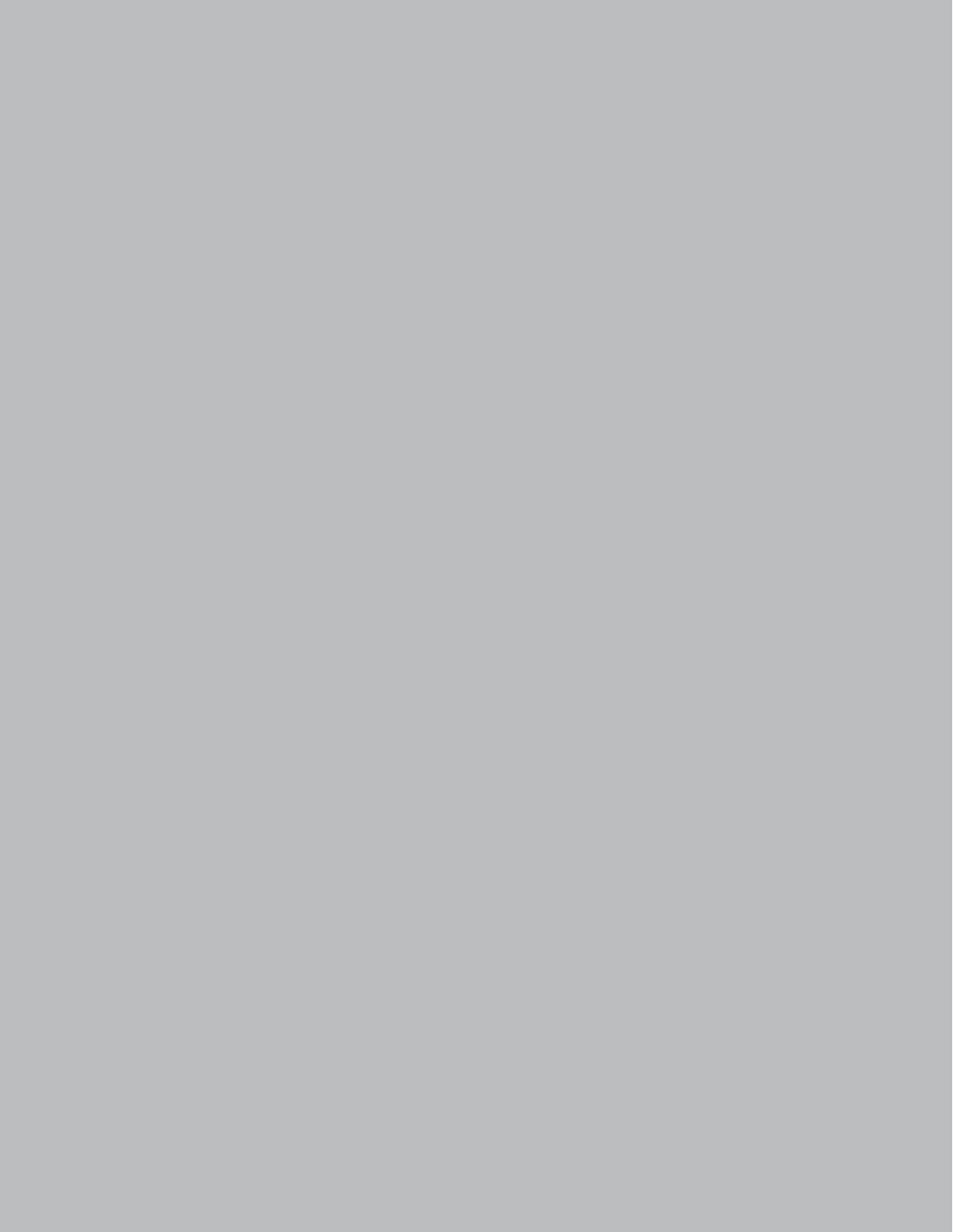## **C H A P T E R**



# **Using episode groupers to assess physician resource use**

# **Chapter summary**

Physicians are central to the delivery of all types of health care. Research on variation in the use of services in Medicare implies that physicians and other providers may not always be directing resources efficiently. Some service use may not lead to higher quality care and could be unnecessary. As both expenditures and volume of services continue their steep climb, physicians are also central to efforts to use Medicare resources as efficiently as possible.

The Commission recommended in March 2005 that CMS use Medicare claims data to measure fee-for-service physicians' resource use and to provide individual physicians with confidential information on their resource use relative to their peers. Many private health plans already measure and compare physicians' resource use using episode groupers, which group claims into clinically distinct episodes adjusted for patient severity. Plans also share this information with physicians in their networks. The Commission is exploring the use of episode groupers on Medicare claims to better understand how these tools might work for Medicare. Because efficiency is defined both by resource use and

# **In this chapter**

- Data and methods
- Results
- Attributing episodes to physicians
- Comparison of resource use and quality across MSAs
- Future work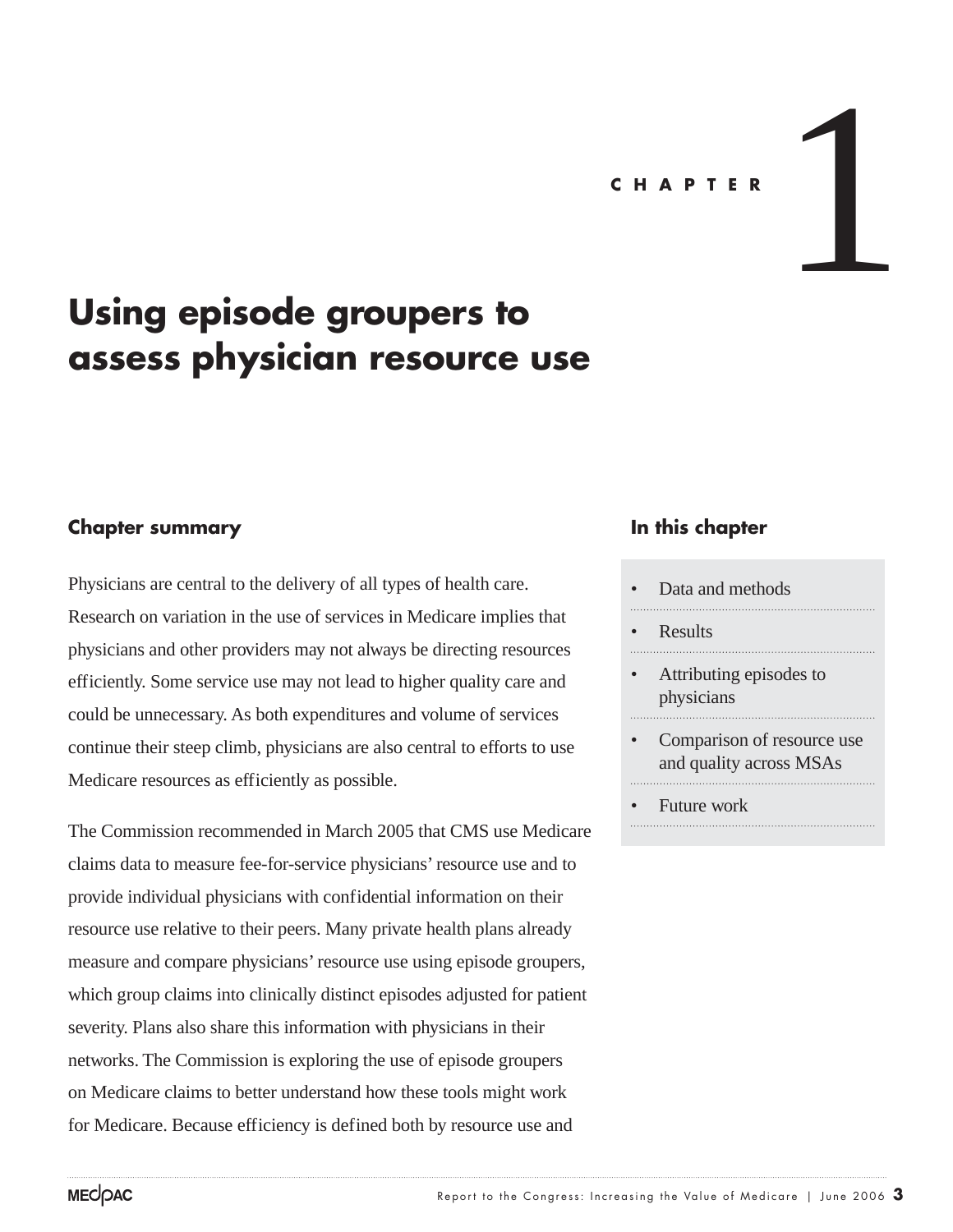quality, we are also examining quality indicators in our analyses. In this chapter, we describe our findings from applying two episode grouper tools to a nationally representative, randomly selected 5 percent sample of Medicare claims. In general, the analysis shows that it is possible to use these types of episode groupers as one tool to measure physician resource use at the aggregate metropolitan statistical area (MSA) level, but some technical and analytic issues will need to be addressed as Medicare considers using these groupers to understand physician resource use.

*Differences between the groupers.* The two groupers we used—Episode Treatment Groups (ETGs) and Medstat Episode Groups (MEGs)—differ in their logic but also have some similarities. Both groupers use diagnosis codes to begin episodes and to assign claims to those episodes. In addition, both acknowledge disease severity and complexity when creating episodes. ETGs use the presence of specific procedures or comorbidities to further classify episodes. MEGs allow a single episode type to be broken into three stages based on the progression of the condition. Regardless of their differences, the groupers agree on the number of episodes created for most conditions. The ETG grouper was able to assign 90 percent of claims to 24 million episodes. These claims accounted for 94 percent of total dollars. The MEG grouper was able to assign 80 percent of the same sample of claims to 30 million episodes. These claims accounted for 96 percent of total dollars.

*Risk adjustment.* We discuss how risk-adjustment techniques can be used to further adjust episodes for overall patient severity. Risk adjustment can be used to try to avoid characterizing physicians who predominantly treat sicker patients as high resource use physicians compared with those who treat healthier patients.

*Attribution.* To apply relative resource use tools at the individual physician level, one must identify a method for attributing episodes and performance on quality indicators to individual physicians. This is not necessarily the same as identifying the physician who was actually directing care, but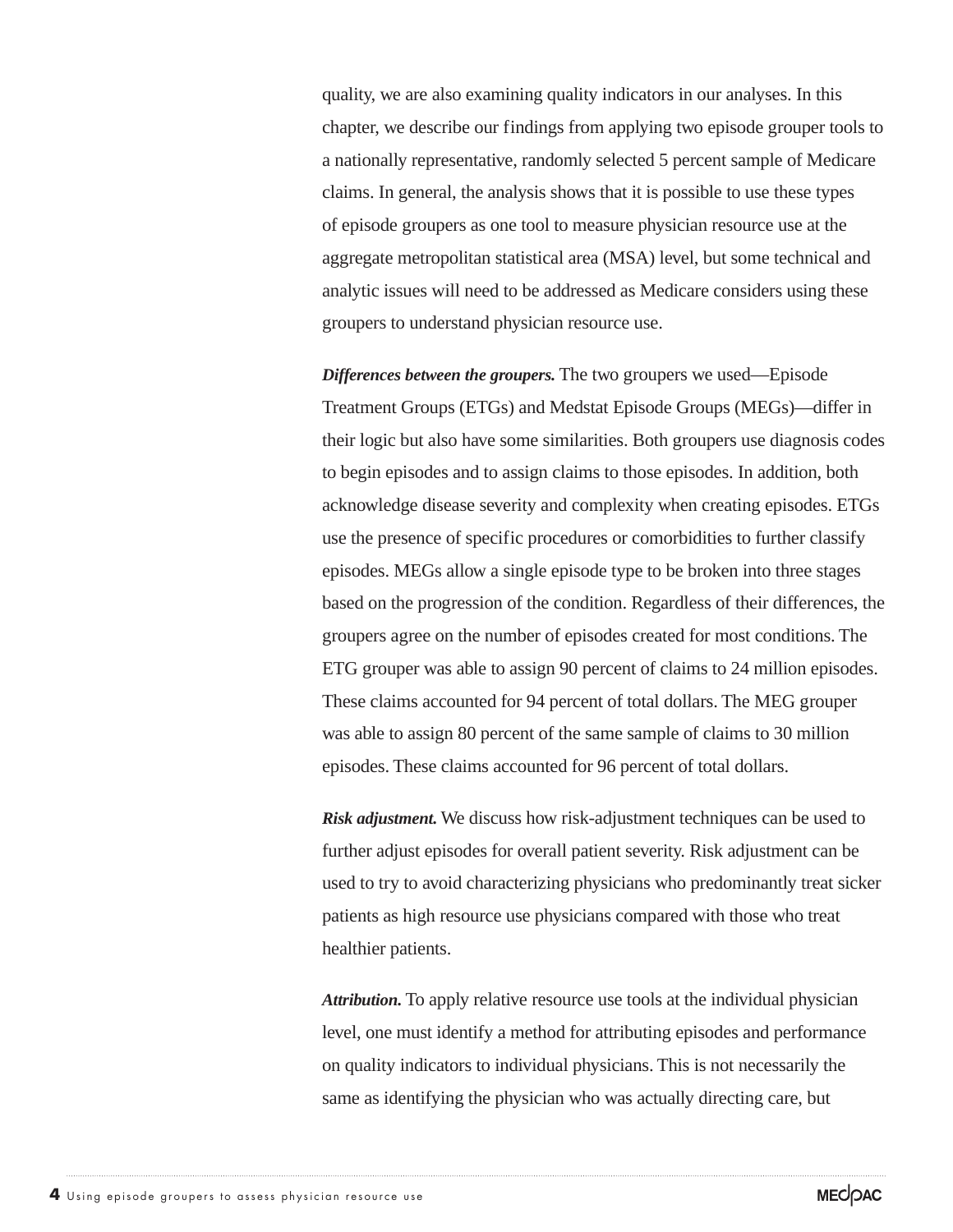is instead a statistical analysis to identify the physician responsible for providing most of the services furnished to a given beneficiary. We found that the vast majority of episodes can be attributed to a physician using either evaluation and management (E&M) spending or visits. About 90 percent of our selected episodes could be assigned to one physician who billed Medicare for 30 percent of E&M spending in an episode. We also tested multiple attribution rules. We found that only 11 percent of episodes had multiple physicians providing at least 35 percent of care (measured by spending on E&M services).

The vast majority of quality indicators can also be attributed to one physician using attribution rules based on either E&M visits or dollars. About 93 percent of our quality indicators could be assigned to one physician who billed Medicare for 35 percent or more of E&M visits associated with an indicator. We also tested multiple attribution rules. We found that only 10 percent of quality indicators had multiple physicians providing at least 35 percent of care, as measured by E&M visits.

*Variation across MSAs.* To better understand variation among different units of analysis, we applied the groupers and the quality indicators to 13 MSAs. We found that beneficiaries' use of resources and the quality of their care vary across MSAs, but the variance is greater for resource use. Among our selected conditions, we saw MSAs where the care provided was 35 percent less costly than the national average and MSAs where it was 41 percent more costly than the national average on a per episode basis. Quality scores ranged from 16 percent lower than the national average to 18 percent higher than the national average. Interestingly, we found that certain MSAs known for high resource use have low per episode costs for certain types of episodes. However, these MSAs have higher resource use when calculated on a per capita basis, partly because they tend to have more episodes per patient.

Performance on the quality indicators shows room for improvement nationally. The scores generally clustered around the national average or a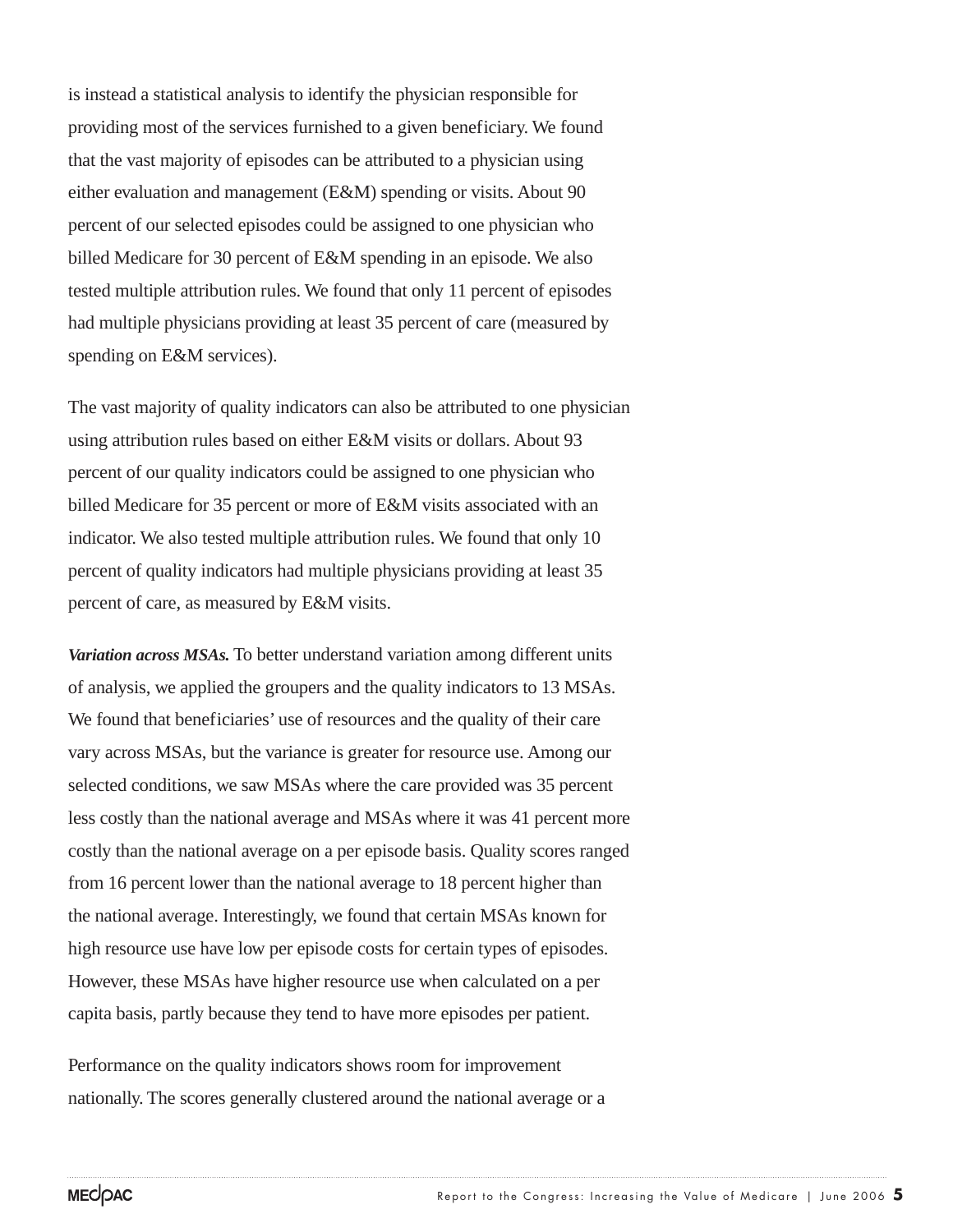little above in the MSAs we studied. Performance on different conditions also varies within MSAs. In addition, our quality analysis shows that some indicators may not be useful because of limited sample size or occurrence. Further, how indicators are weighted affects relative MSA scores and rankings. In summary, we find that using claims-based quality indicators is possible, but a broader set less related to process measures is desirable.

The second step of our analysis (using a 100 percent sample of Medicare claims in several geographic regions) will provide information on the feasibility of applying episode groupers and quality indicators at the individual physician level. Among the issues we will address in the upcoming research are the minimum number of episodes or quality indicators needed to evaluate a physician's performance and the application of risk-adjustment techniques.  $\blacksquare$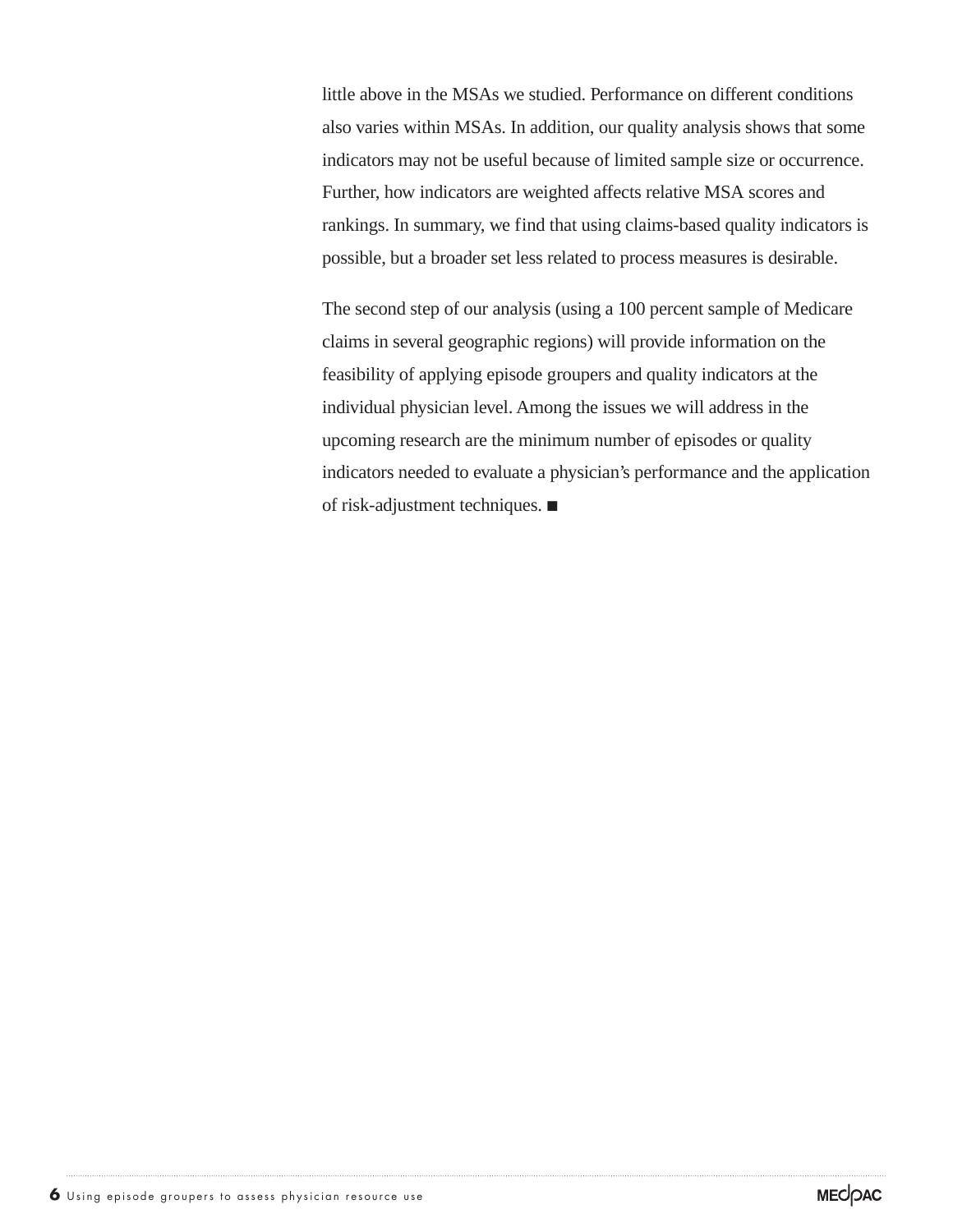# **Background**

Physicians are central to the delivery of all types of health care. Medicare beneficiaries rely on them to diagnose their health conditions and to recommend the timing and type of services they need. As both expenditures and volume of services continue their steep climb, physicians are also central to efforts to use Medicare resources as efficiently as possible.

Research on variation in the use of services in Medicare implies that physicians and other providers may not always be directing resources efficiently. Fisher and colleagues (2003) found significant regional variation in the amount and type of services beneficiaries receive with no discernible difference in quality of care. Some service use may not lead to higher quality care and could be unnecessary.

Over the last few years, the Commission has sought a greater understanding of the interaction between resource use and quality of care, which together define efficiency. We have identified quality measures for various providers and have recommended their use to distinguish among providers for payment purposes (MedPAC 2005). We have also explored resource use and found that the private sector is using a variety of tools to assess resource use by physicians and other providers. Plans use this type of information to provide confidential feedback, build tiered networks (with lower copayments for patients who see more efficient physicians), and create payment incentives (with higher payments for more efficient physicians, and vice versa). At times, information on resource use is used along with information on quality. The goal is generally to decrease the costs of care, while maintaining or improving quality.

The Commission recommended in March 2005 that CMS use Medicare claims data to measure physician resource use and share the results with physicians confidentially to educate them about how they compare with their peers.

Episodes of care emerged as a concept in the mid-1980s in studies that observed that health care is typically provided in a series of separate but related services, and that all of these services should be included in a comprehensive analysis of health care delivery. An episode of care comprises a series of clinically related health care claims over a defined time period, such as all claims related to a patient's diabetes (Hornbrook et al. 1985). Episodes can comprise all types of health care claims: inpatient

admissions, physician visits, other outpatient services, and prescription drugs. Patients can have multiple episodes at any given time, such as concurrent diabetes and pneumonia episodes. In recent years, commercial software packages have emerged that comb through administrative claims data using clinical algorithms to create episodes of care.

We describe our findings from applying two of these grouper tools—Episode Treatment Groups (ETGs), developed by Symmetry Health Data Systems, and Medstat Episode Groups (MEGs), developed by Thomson Medstat—to a nationally representative, randomly selected 5 percent sample of Medicare claims.<sup>1</sup> We also examine a set of claims-based indicators developed by the Commission—the Medicare Ambulatory Care Indicators for the Elderly (MACIEs)—using the same 5 percent sample of claims (MedPAC 2006).

We applied the ETG and MEG groupers throughout the analysis to a 5 percent sample of Medicare claims. However, for simplicity some of the findings will be presented for MEGs only. We also describe our findings from the application of the MACIEs. Our discussion focuses on:

- *Broad findings*—The number of episodes created, the total and average resource use by episode, and variation in resource use for each of our selected episodes.
- *Addressing episode severity and complexity*—The grouping logic, risk-adjustment mechanisms that sort patients into episodes, and relative costs and types of services (e.g., inpatient, evaluation and management, and post-acute services).
- *Attribution*—The ability to attribute episodes and quality indicators to individual physicians using different assumptions and the type of specialists to which episodes and quality indicators are attributed.
- *Resource use and quality performance by region* The variation in resource use and quality across selected MSAs and the drivers of that variation.

Future research will use the lessons learned from these analyses to measure and evaluate resource use for individual physicians using a 100 percent sample of Medicare claims in six selected metropolitan statistical areas (MSAs). Using all claims for an area will allow us to construct physician caseloads and to determine the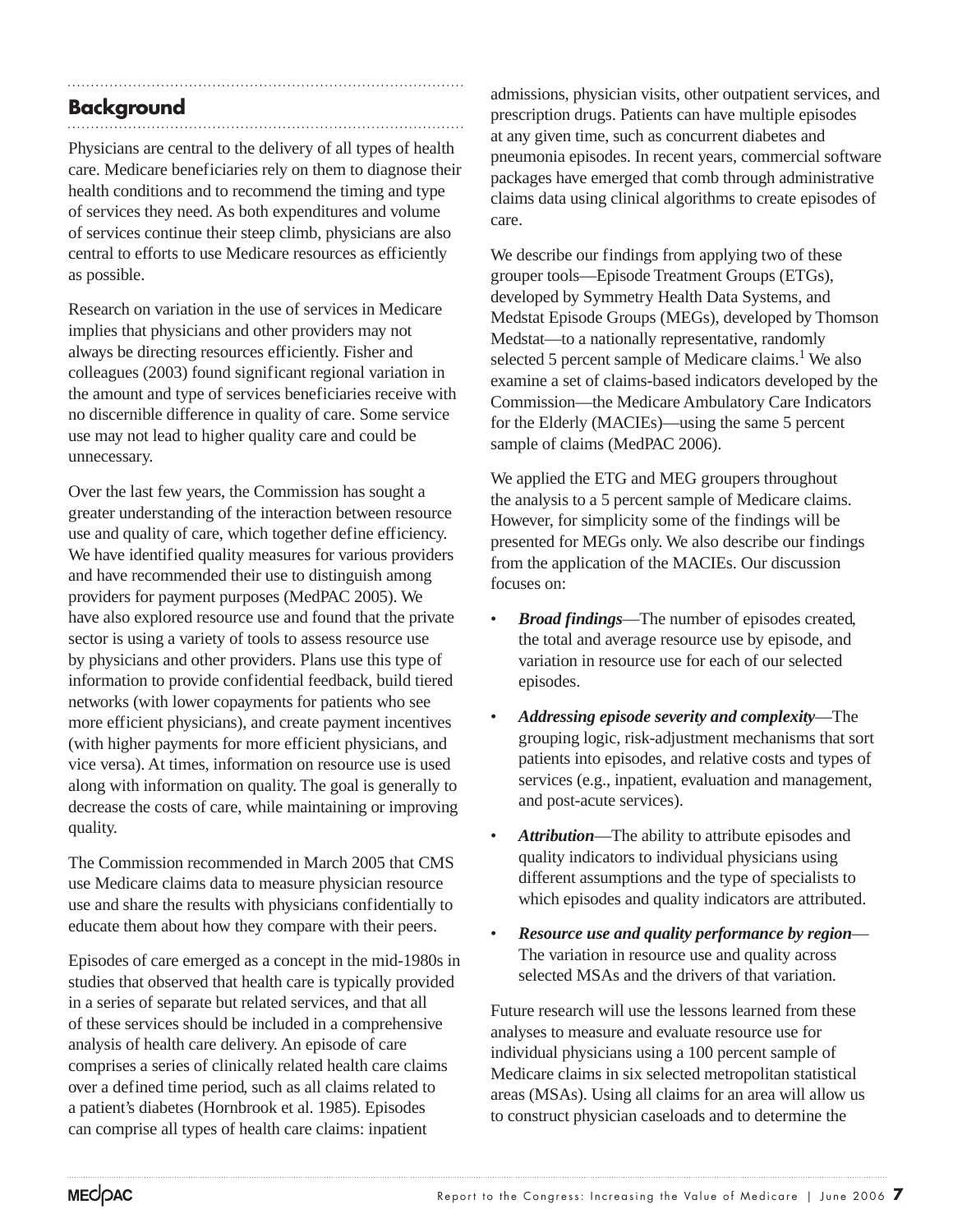# **Construction of episodes**

ot all episodes are suitable for further analysis. Both of the groupers we used—Episode Treatment Groups and Medstat Episode Groups—rely on the use of a clean period to determine when an episode is started and finished. If an individual does not have a claim related to a specific episode for a specific period of time, then the episode is closed and considered to have a clean finish. These clean periods can vary in length from 30 days for certain acute episodes to 365 days for chronic conditions.

Strictly speaking, chronic conditions by their very nature have no clean period, but for analytic purposes, both groupers close chronic episodes after 365 days.

Complete episodes are identified by looking both backwards and forwards around the window of the

feasibility of developing overall physician-level indicators of resource use and quality of care.

# **Data and methods**

We analyzed a 5 percent sample of Medicare claims data for calendar years 2001, 2002, and 2003 with both groupers. We used claims from the hospital inpatient, hospital outpatient, skilled nursing facility (SNF), home health, and physician/supplier (including laboratory claims) sectors.2

We do not have any prescription drug claims because this analysis is focused on a period prior to the 2006 implementation of Medicare's prescription drug benefit. Prescription drug costs are an important component of total costs for many episodes, and the lack of these data may limit our ability to see the whole picture of physician performance. However, recent research found that even without pharmacy claims, analysis can draw valid conclusions about performance for some conditions (Thomas 2006a).

Of the 204 million claims processed, the ETG grouper was able to assign 184 million (90 percent) of the claims to 24 million episodes. These claims accounted for 94 percent of Medicare payments for the sampled claims. By contrast,

claims under analysis. In this analysis, we look at claims six months prior and subsequent to our analysis window to identify complete episodes. If an episode did not have a clean start or a clean finish, it was deleted from our analysis.

It is also important to note that episodes for a specific beneficiary can overlap. For example, a beneficiary with a 365-day chronic episode of coronary artery disease can also have a shorter episode of sinusitis within that same time frame. However, the costs from any given claim can only be assigned to one episode. Clinical algorithms decide to which episode claims will be assigned, particularly for patients with multiple chronic conditions.  $\blacksquare$ 

the MEG grouper was able to assign 163 million (80 percent) of the same claims to 30 million episodes. These claims accounted for 96 percent of Medicare payments for the sampled claims. We saw no single identifiable pattern among the claims that were not grouped to episodes, although many of them were made up of ancillary services from the physician and outpatient files. Home health records were less likely to be grouped into episodes by either grouper.

We selected only clean episodes (the text box describes our methods in more detail) and deleted any outlier episodes with unusually high or low values to minimize any potential bias in our results. We tested a variety of approaches for trimming outliers. For this analysis we chose to delete the top and bottom percentile of each episode based on total payments—any episode for which total payments were greater than the 99th percentile or less than the 1st percentile. We also deleted any episode for which total payments were less than  $$30.<sup>3</sup>$  We chose this method because it removed extremely high and low outliers while not reducing sample size excessively.

# **Standardized payments**

We standardized payments to help compare the resources in each episode. Standardizing excludes variation in resource costs due to geographic differences in input costs or policy considerations (e.g., teaching payments).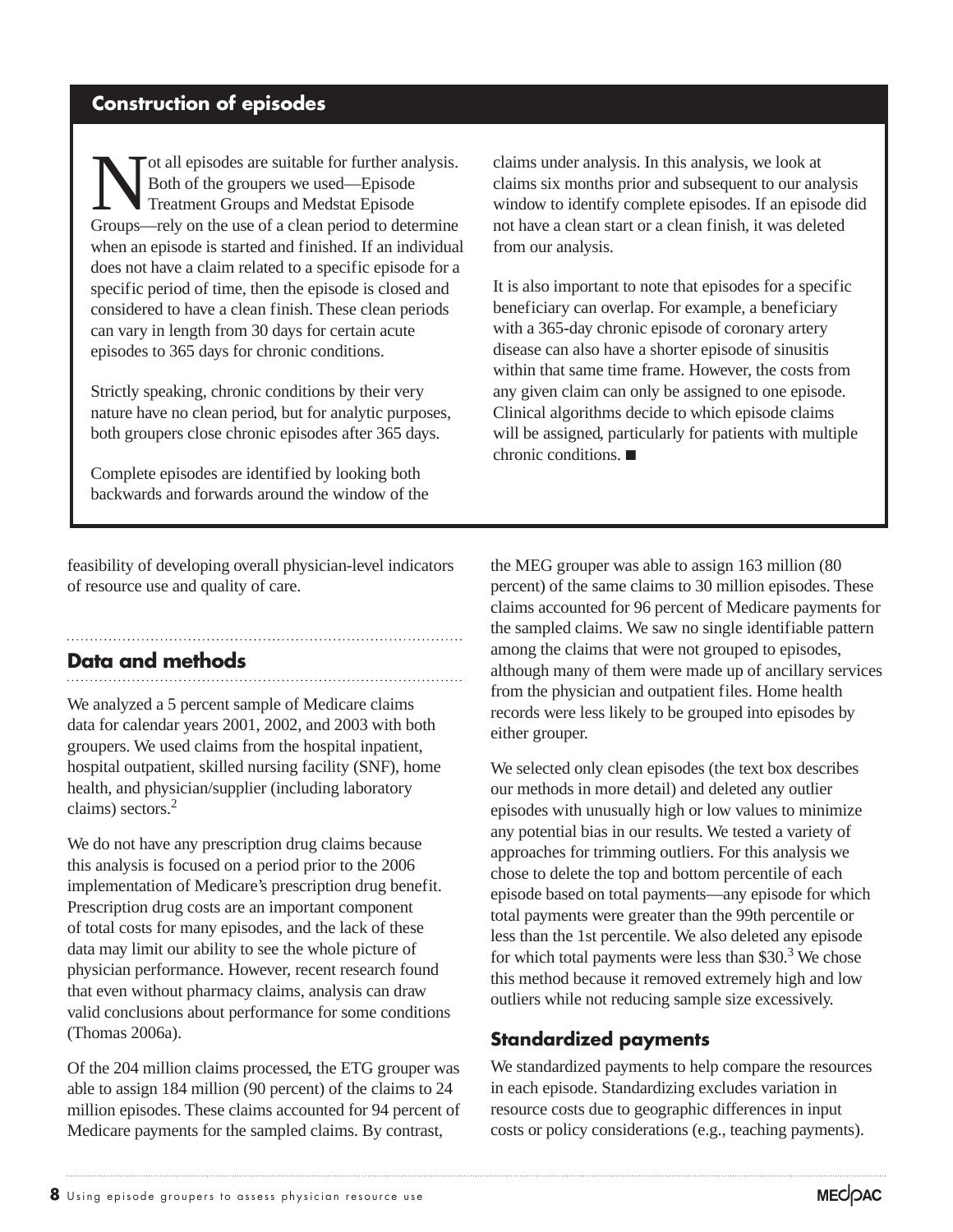For example, Medicare will pay a community hospital in a rural area that is discharging a patient treated for a stroke less than a major teaching hospital in an urban area because of differences in the wage index, disproportionate share, and indirect and direct graduate medical education (IME/GME) payments. For this analysis, we want a hospital admission for stroke in all areas to have the same payment rate. We then can focus on the underlying differences in resource use due to utilization rates and practice patterns.

Payment rates in some settings were easier to standardize than in others. For inpatient prospective payment system (PPS) hospitals, it was a relatively straightforward task to link each diagnosis related group (DRG) to the appropriate standardized base payment and then multiply by the weight for that DRG. For physician claims, we matched the line item on the physician claim to the physician fee schedule relative value file and multiplied by a conversion factor.

We also developed ways of addressing differences in payment formulas that are more difficult to standardize. Among these are laboratory payments and payments under the SNF PPS. For a more detailed description of how payments were standardized, see the text box on page 25.

# **Selected conditions**

Because each grouper classifies claims into more than 500 discrete episodes, assessing resource use using all episodes from both groupers would be overwhelming. For this exploratory analysis, we focused on a subset of conditions particularly relevant to the Medicare population, including both acute and chronic conditions. Using both groupers, we chose the subset of conditions based on their prevalence, total and per beneficiary resource use, variation in resource use within episodes, and the availability of MACIE quality indicators.

There is considerable agreement among ETGs and MEGs on the most prevalent and costly conditions among the Medicare population: coronary artery disease (CAD), hypertension, diabetes, chronic obstructive pulmonary disease, stroke, and congestive heart failure (CHF). Both groupers assign most of these conditions to the top decile for total resource use and prevalence. The results of the two groupers overlap less for conditions that occur less frequently. Though we have selected a mix of chronic and acute conditions, the labels chronic and acute can be misleading. Many patients with chronic conditions can

have acute events. Patients with CAD have heart attacks and patients with cerebral vascular disease have strokes. There is also overlap among episodes. Patients with yearlong CHF episodes can have episodes for other conditions in the same time period.

We also determined whether the MACIEs include quality measures for these episode types. We often have quality measures for chronic conditions. The text box on p. 10 describes our quality measures in greater detail. Some episodes have no corresponding quality measures, and other episodes need to be combined to be compared to quality indicators for a specific condition. For example, the MACIEs make no distinction between type 1 and type 2 diabetes, yet the ETG and MEG groupers sort patients into different episodes on this basis.

# **Results**

In this section, we describe the results of applying the groupers to the selected conditions for several analytic purposes. To provide a context for the results of the analysis, we first describe how the groupers differ in how they assign claims to episodes. We then describe how the groupers address patient severity and complexity. For simplicity we describe most findings solely from MEGs, but we did conduct parallel analyses using ETGs.

As we used two different groupers on the same set of claims, we could see whether they grouped claims in similar or different ways. This comparison allows us to begin to identify differences and similarities in grouper logic. Both groupers use diagnosis codes to begin episodes and assign claims to those episodes. Both groupers distinguish clinical conditions in terms of patient severity and complexity. ETGs use the presence of specific procedures or comorbidities to create distinct episodes. MEGs allow selected episodes to be broken into three stages based on the progression of the condition. In some cases, the types of episodes created by each grouper for the same disease differ. For example, MEGs have two diabetes episodes, one each for type 1 and type 2 diabetes. However, ETGs have six episodes for diabetes: types 1 and 2 diabetes with and without comorbidities and diabetic retinopathy with and without comorbidities. ETGs have up to 15 different episodes for CAD, depending on the progression of the disease and the procedures performed, whereas MEGs have a single episode. MEGs, however, address severity by stage of disease, such as breaking a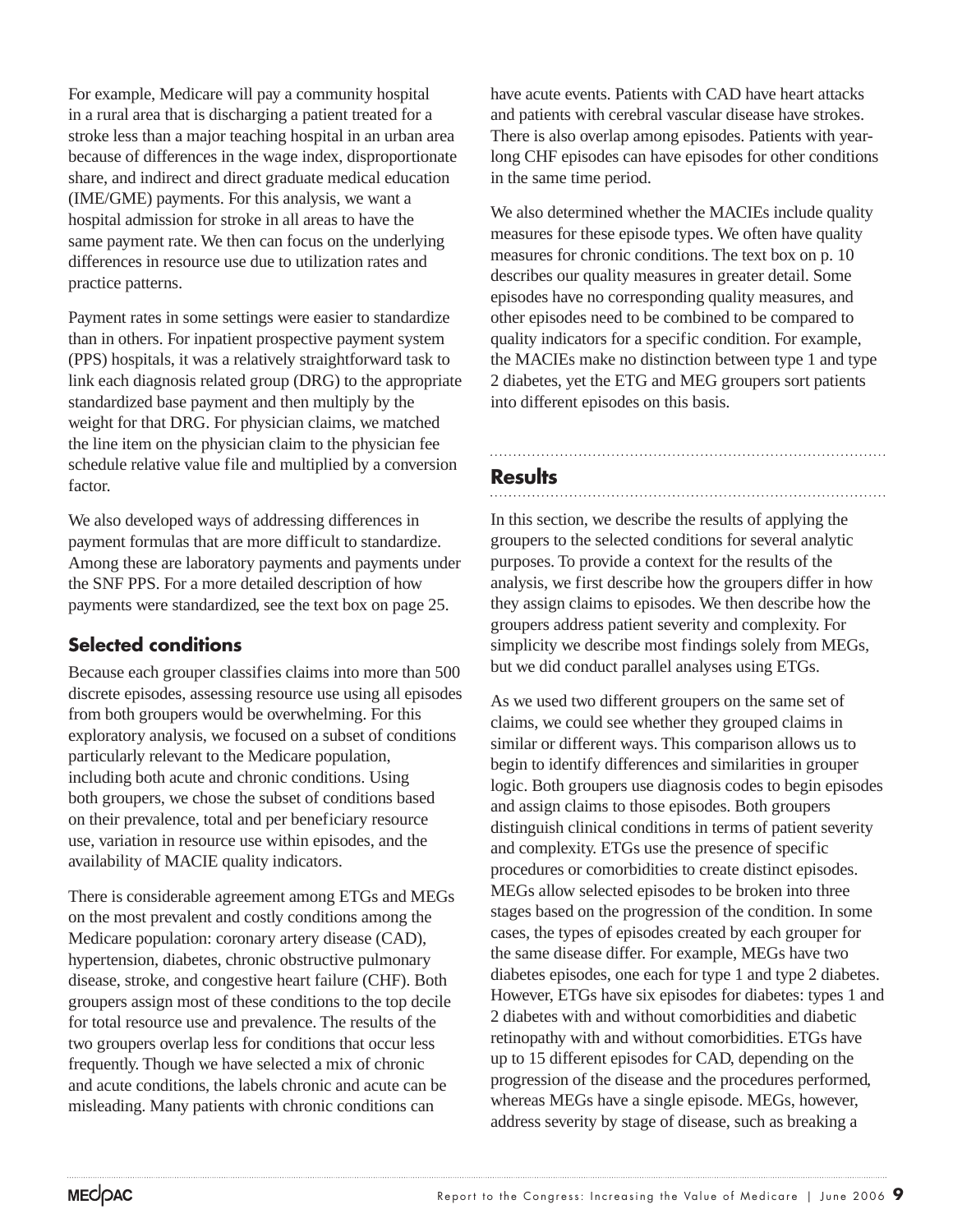For the physician resource use analysis, we used the Medicare Ambulatory Care Indicators for the Elderly (MACIEs) to measure quality. The MACIEs were developed to assist in analyzing Medicare quality and access using measures that were clinically meaningful and could feasibly be analyzed from claims data. In May 2004, the Commission convened an expert panel of physicians, clinicians, and researchers to review and update the original set. The experts reviewed clinical evidence from existing guidelines, other organizations' efforts using ambulatory indicators, and the limits of claims data. The indicators were revised to reflect this review.

The MACIEs are designed to reflect basic clinical standards of care for common medical diagnoses. They focus on two types of measures: the percentage of beneficiaries who 1) receive necessary services for their diagnoses and 2) have potentially avoidable hospitalizations directly related to their diagnoses.

Necessary services are defined as routine care that has benefits that outweigh risk, that has benefits that are likely and substantial, and that physicians have judged improper not to recommend. Measures of potentially avoidable hospitalizations include use of emergency department services and inpatient hospitalizations that might have been averted had patients received better ambulatory care.

For the MACIEs, we selected medical conditions that are prevalent among the elderly population, have effective medical treatment available, and are readily identifiable from diagnoses codes on Medicare claims. Our physician resource use analysis used the MACIE set to measure the quality of care for beneficiaries with breast cancer, colon cancer, coronary artery disease, diabetes, congestive heart failure, depression, hypertension, chronic obstructive pulmonary disease, and stroke.

The MACIEs reflect minimum standards of acceptable care for certain diagnoses. For example, they include lipid testing for people with coronary artery disease. The MACIEs are not intended to show optimal care and can not account for reasons why patients do not receive necessary care. Needed services may not be provided for a number of reasons, including problems accessing the health care system, failure of providers to perform or recommend services, or failure of beneficiaries to follow provider recommendations.

The MACIE data analysis requires two years of claims data for each beneficiary cohort in order to check for service use within a specified amount of time (e.g., eye exam within a two-year period for diabetics). Therefore, the data set is restricted to the population of beneficiaries who were continuously in Medicare fee-for-service during the two-year study period. Beneficiaries were excluded from the data set if they died, were newly enrolled in Medicare, used hospice care, or were in managed care plans during the study period. Beneficiaries younger than age 65 were also excluded from the sample. For purposes of this chapter, we tracked these quality indicators at the national and the metropolitan statistical area levels.  $\blacksquare$ 

CAD episode into three stages depending on the severity of the condition.4

For certain conditions the two groupers agree fairly well on the number of episodes created. For example, ETGs create 74,045 CHF episodes and MEGs create 78,124 CHF episodes with the sample of claims in our analysis (Table 1-1). Similarly, ETGs create 458,212 hypertension episodes compared with 415,151 created by MEGs. The largest difference among our selected conditions is for

urinary tract infections in which ETGs create 137,684 episodes, 29 percent more than the 106,900 created by MEGs.

The two groupers also vary on the number of dollars they allocate to these episodes. In general, ETGs have higher (sometimes substantially higher) average total payments per episode. Average per episode payments for CHF in ETGs (\$3,161) are more than twice those for MEGs (\$1,394). Similarly, average per episode payments for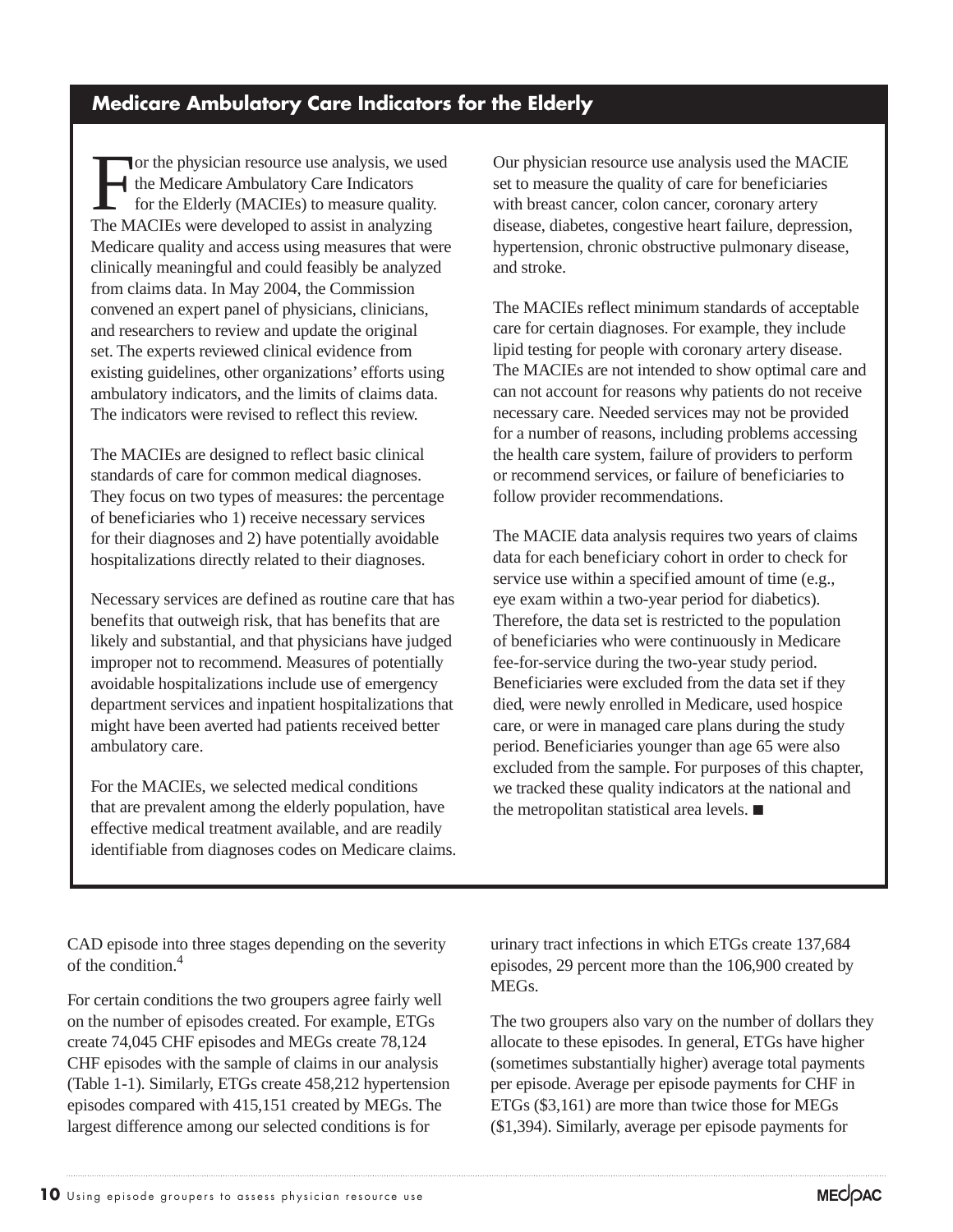## **1–1 Medicare claims classified into MEGs compared with ETGs**

|                                  |                       | <b>MEGs</b>                            |                            | <b>ETGs</b>           |                                        |                            |  |
|----------------------------------|-----------------------|----------------------------------------|----------------------------|-----------------------|----------------------------------------|----------------------------|--|
| Condition                        | Number of<br>episodes | <b>Total spending</b><br>(in millions) | <b>Average</b><br>spending | Number of<br>episodes | <b>Total spending</b><br>(in millions) | <b>Average</b><br>spending |  |
| Coronary artery disease          | 201,936               | \$622                                  | \$3,079                    | 233,673               | \$934                                  | \$3,998                    |  |
| Bacterial pneumonia              | 74,890                | 332                                    | 4,427                      | 68,704                | 210                                    | 3,054                      |  |
| Cerebrovascular disease          | 107,561               | 295                                    | 2,743                      | 90,630                | 255                                    | 2,811                      |  |
| Essential hypertension           | 415,151               | 175                                    | 423                        | 458,212               | 215                                    | 469                        |  |
| Congestive heart failure         | 78,124                | 109                                    | 1,394                      | 74,045                | 234                                    | 3,161                      |  |
| Urinary tract infections         | 106,900               | 89                                     | 830                        | 137,684               | 72                                     | 521                        |  |
| Diabetes:                        |                       |                                        |                            |                       |                                        |                            |  |
| Type 1                           | 34,196                | 28                                     | 833                        | 54,348                | 98                                     | 1,798                      |  |
| Type 2                           | 157,337               | 83                                     | 526                        | 142,106               | 90                                     | 636                        |  |
| Cholecystitis and cholelithiasis | 16,959                | 77                                     | 4,549                      | 19,970                | 85                                     | 4,261                      |  |
| Cancer:                          |                       |                                        |                            |                       |                                        |                            |  |
| Prostate                         | 47,211                | 67                                     | 1,410                      | 34,484                | 80                                     | 2,330                      |  |
| <b>Breast</b>                    | 23,421                | 55                                     | 2,341                      | 28,753                | 69                                     | 2,400                      |  |
| Peptic ulcer disease             | 19,896                | 34                                     | 1,724                      | 23,870                | 53                                     | 2,216                      |  |
| <b>Sinusitis</b>                 | 78,520                | 12                                     | 158                        | 90,827                | 21                                     | 230                        |  |

Note: MEG (Medstat Episode Group), ETG (Episode Treatment Group).

Source: MedPAC analysis of 5 percent sample of Medicare claims using ETG and MEG episode groupers.

type 1 diabetes in ETGs (\$1,798) are more than two times that for MEGs (\$833).

Other conditions have more similar average per episode payments. For example, there is relatively little difference in average per episode payments for breast cancer (\$2,400 for ETGs vs. \$2,341 for MEGs) and for cerebrovascular disease (\$2,811 for ETGs vs. \$2,743 for MEGs).

These differences warrant further investigation. We should expect some differences between the groupers as each uses proprietary clinical algorithms to assign claims to episodes. The clinical logic of the groupers often drives the differences. For example, the MEG grouper treats CHF not as a disease but as a symptom of many different diseases. The ETG grouper retains CHF in a distinct episode and does not distribute CHF services to other episodes. In the MEG grouper, CHF is classified as a comorbidity in 40 other episodes; about 20 percent of all patients with CHF were found in these other episodes. The fact that these costs are distributed among a variety of episode types by MEGs could be one of the reasons that payments for MEG CHF episodes are lower on average than those for ETG CHF episodes. Medstat has found that average costs for CHF patients in non-CHF episodes are higher than

for those in CHF episodes, and that these episodes tend to have higher proportions of hospital inpatient dollars than CHF episodes. We found a similar result when we examined costs by type of service within CHF episodes in the ETG and MEG groupers: ETG CHF episodes had a higher proportion of dollars attributable to hospital inpatient stays than MEG CHF episodes.

We will continue to examine differences between the two groupers in more detail for the 100 percent analysis. In addition, CMS is analyzing at least two of the available groupers to determine their characteristics when applied to the Medicare population. The focus of its analysis is on how the groupers work on this population, recognizing that many beneficiaries have multiple conditions that overlap in time. CMS will be analyzing, in detail, differences among the groupers in both output and clinical logic for selected important conditions.<sup>5</sup>

# **Addressing episode severity and overall patient complexity**

An important question about episode groupers is whether they account for the underlying health status of beneficiaries. Some researchers and physicians are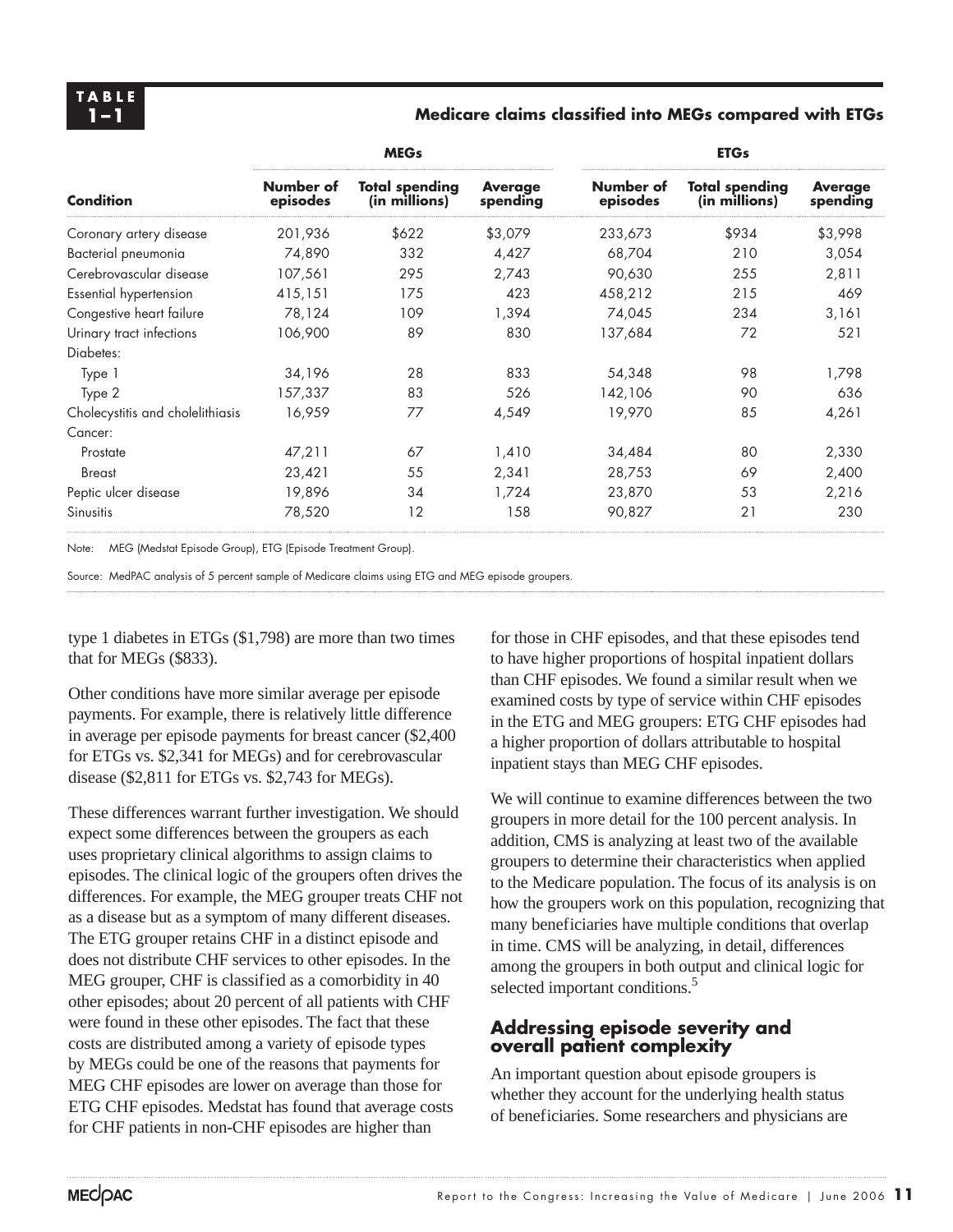## **1–2 Variation in number and distribution of selected episodes, 2002**

|                         |                | <b>Episodes</b> |                | <b>Payments</b>               |                            |                |           |  |  |
|-------------------------|----------------|-----------------|----------------|-------------------------------|----------------------------|----------------|-----------|--|--|
| Episode group           | <b>Stage</b>   | <b>Number</b>   | <b>Percent</b> | <b>Total</b><br>(in millions) | <b>Percent</b><br>of total | <b>Average</b> | <b>CV</b> |  |  |
| Coronary artery disease | $\mathbf{1}$   | 134,501         | 67%            | \$140                         | 22%                        | \$1,037        | 262       |  |  |
|                         | $\mathbf{2}$   | 28,354          | 14             | 152                           | 24                         | 5,361          | 143       |  |  |
|                         | 3              | 39,081          | 19             | 330                           | 53                         | 8,450          | 109       |  |  |
|                         | Total          | 201,936         | 100            | 622                           | 100                        | 3,079          | 202       |  |  |
| Essential hypertension  | 1              | 306,789         | 74             | 84                            | 48                         | 273            | 173       |  |  |
|                         | $\sqrt{2}$     | 55,757          | 13             | 24                            | 14                         | 426            | 154       |  |  |
|                         | 3              | 52,605          | 13             | 68                            | 39                         | 1,292          | 146       |  |  |
|                         | Total          | 415,151         | 100            | 176                           | 100                        | 423            | 210       |  |  |
| Colon cancer            | 0              | 1,764           | 13             | 1                             | 1                          | 648            | 247       |  |  |
|                         | 1              | 248             | $\overline{2}$ | $\circ$                       | 0                          | 1,441          | 228       |  |  |
|                         | $\overline{2}$ | 9,714           | 70             | 47                            | 57                         | 4,874          | 155       |  |  |
|                         | 3              | 2,192           | 16             | 35                            | 41                         | 15,750         | 62        |  |  |
|                         | Total          | 13,918          | 100            | 83                            | 100                        | 5,990          | 145       |  |  |
| Type 1 diabetes         | 1              | 20,015          | 59             | 8                             | 27                         | 377            | 275       |  |  |
|                         | 2              | 11,883          | 35             | 14                            | 48                         | 1,140          | 219       |  |  |
|                         | 3              | 2,298           | 7              | $\overline{7}$                | 26                         | 3,213          | 127       |  |  |
|                         | Total          | 34,196          | 100            | 29                            | 100                        | 833            | 253       |  |  |
| Type 2 diabetes         | 1              | 101,751         | 65             | 38                            | 46                         | 371            | 156       |  |  |
|                         | $\mathbf 2$    | 48,374          | 31             | 33                            | 40                         | 691            | 150       |  |  |
|                         | 3              | 7,212           | $\sqrt{5}$     | 12                            | 14                         | 1,612          | 129       |  |  |
|                         | Total          | 157,337         | 100            | 83                            | 100                        | 526            | 173       |  |  |
| Peptic ulcer disease    | 1              | 10,859          | 55             | 6                             | 17                         | 532            | 229       |  |  |
|                         | 2              | 8,621           | 43             | 25                            | 74                         | 2,946          | 129       |  |  |
|                         | 3              | 416             | $\mathbf{2}$   | 3                             | 9                          | 7,541          | 74        |  |  |
|                         | Total          | 19,896          | 100            | 34                            | 100                        | 1,724          | 182       |  |  |

Note: CV (coefficient of variation). Outlier episodes have been removed. All episodes in the table started in 2002. Values may not sum to total due to rounding.

Source: MedPAC analysis of 5 percent sample of Medicare claims using Medstat Episode Group grouper.

concerned that differences in health status among patients may influence treatment costs within episodes, and that the average health status of patients may differ among physicians (Thomas 2006b). Without adjusting for risk, physicians who care for less severely ill patients may look more efficient than those who care for more severely ill patients.

The groupers we used have two separate mechanisms for addressing patient severity. First, they use severity in the logic used to group claims. Second, each has developed a method to risk adjust the episode information based on the overall health status of the beneficiary.

## **Grouping logic**

The logic embedded in ETGs and MEGs is designed to create episodes that make it possible to compare similar patients. ETGs create separate types of episodes for patients with the same underlying condition by distinguishing among patients with procedures or comorbidities that might affect the costs of their care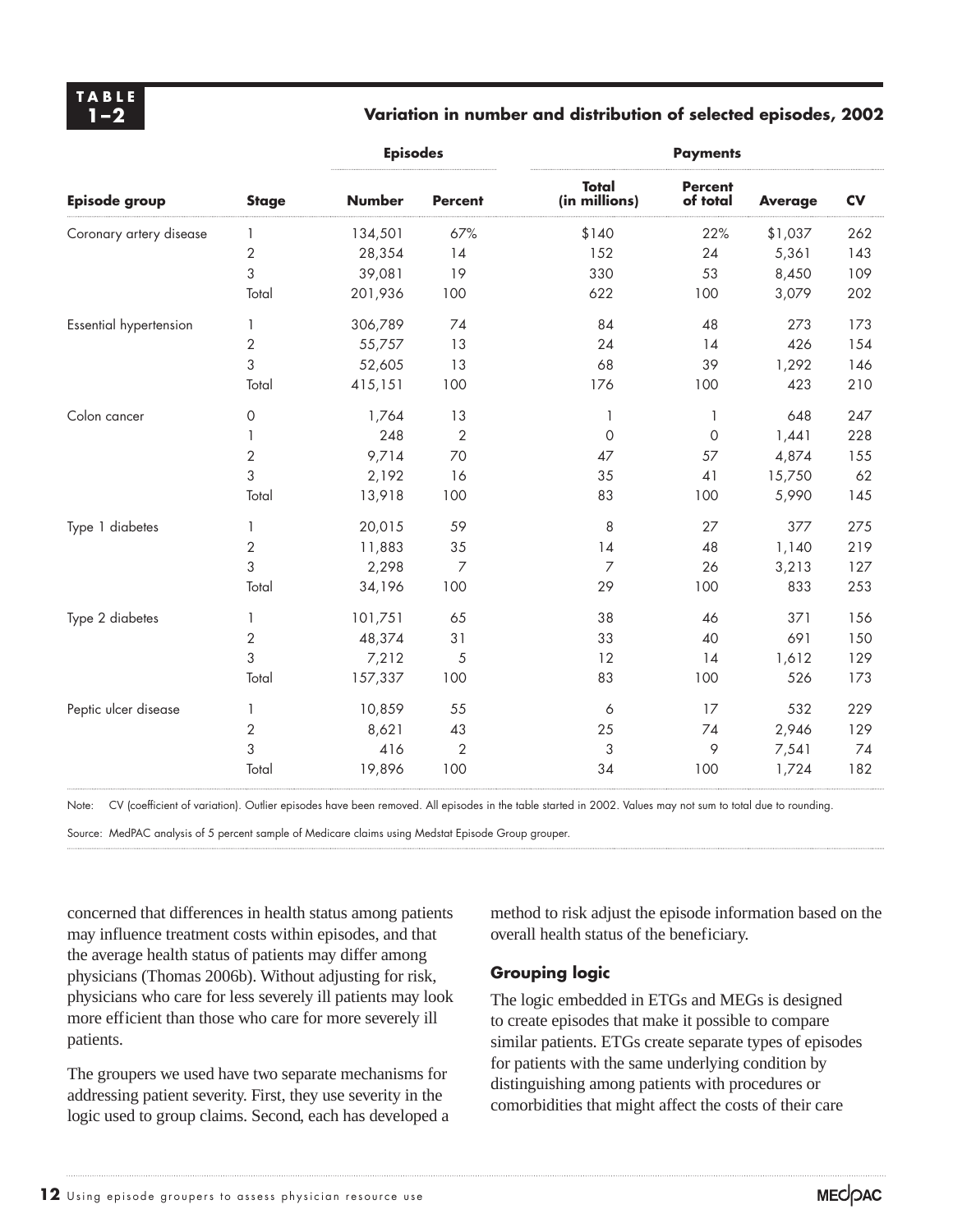for that specific episode. For example, prostate cancer episodes are divided into those with and without surgery (Symmetry 2005). MEGs generally use a single episode per condition but incorporate a concept known as disease staging that addresses the severity of that condition. The disease staging logic employed by the MEG grouper subdivides most episodes into three different disease severity categories.<sup>6</sup> This allows us to examine the amount of resources directed toward treating a condition as it progresses. Not surprisingly, as a disease becomes more severe the treatment costs increase (except for the late stages of some diseases when reduced treatment options may result in decreased costs). This is consistent with other research showing that a small percentage of seriously ill patients account for a disproportionate percentage of Medicare spending (MedPAC 2004). For example, while stage 3 CAD episodes account for only 19 percent of all such episodes, they account for 53 percent of all CAD episode dollars (Table 1-2). Similarly, stage 3 colon cancer episodes account for only 16 percent of episodes, but 41 percent of episode dollars.

Examining the amount of variation within each stage of an episode can provide an indication of variation in practice patterns. Stage 3 episodes, while being more expensive on average, exhibit less variation than stage 1 and stage 2 episodes. The coefficient of variation (CV) for stage 3 CAD is 109 percent compared with 262 percent for stage 1 CAD. Similarly, the CV for stage 3 peptic ulcer disease is less than one-third of the variation of stage 1 (74 percent vs. 229 percent). This could be because care for sicker patients, while more resource intensive, is potentially more clearly defined than care for individuals with less severe manifestations of the condition. However, the difference in variation among episode stages is less pronounced for some chronic conditions, such as type 2 diabetes and hypertension.

# **Risk adjustment**

Both the ETG grouper and the MEG grouper have additional capabilities that can be used to risk adjust episodes.7 Risk adjustment can account for differences in health status that go beyond a particular disease that the episode grouper is trying to capture. The ETG software uses a companion product known as episode risk groups, which employs the same underlying methodology as ETGs. The software classifies a patient by episode and then looks at a person's age, gender, and mix of episodes to create a clinical and demographic risk profile. Using this

risk profile, the software computes both a retrospective and prospective risk score for each person.

The MEG grouper employs the diagnostic cost group (DCG) method, which uses the conditions and diseases for which a person receives treatment over a specified period of time (usually one year), and the person's age and gender. The model estimates the level of expected cost in a given year as a function of medical problems treated in that year and creates a relative risk score (RRS) (Thomson Medstat 2005). Combined with the disease staging approach, researchers can segment episodes according to both episode severity and patient complexity (sample size permitting).

The DCG/RRS approach can further refine comparisons within and across episodes. Ultimately, it also allows for the construction of an overall risk score for a physician's caseload of patients. As described earlier, CAD episodes have overall average resource use of \$3,079 (Table 1-2). However, using the DCG/RRS risk-adjustment technique, each CAD episode stage can be further subdivided into five categories of overall patient complexity, ranging from 1 (low complexity) to 5 (high complexity). Average resource use increases as patient complexity increases. Average resource use for stage 1 CAD episodes with a relative risk score of 1 is \$564, while average resource use for stage 3 CAD episodes with a relative risk score of 5 is \$11,509 (Table 1-3, p. 14).

# **Types of services**

To learn more about what drives the overall resource use in these episodes and how resource use may vary by the severity of the condition, we divided all payments associated with an episode into types of services (Table 1-4, p. 15).<sup>8</sup> For example, 64 percent of total CAD episode dollars are spent in an inpatient setting compared with only 4 percent for sinusitis episodes and 35 percent for CHF episodes. For those with stage 1 CAD, dollars are far more concentrated in imaging than they are in the two higher stages of severity. Table 1-4 (p. 15) also shows how important evaluation and management (E&M) services are to beneficiaries with chronic conditions such as diabetes, hypertension, and sinusitis. For example, E&M services for beneficiaries with stage 1 diabetes (types 1 and 2) represent 52 and 62 percent of the spending for their episodes, respectively.9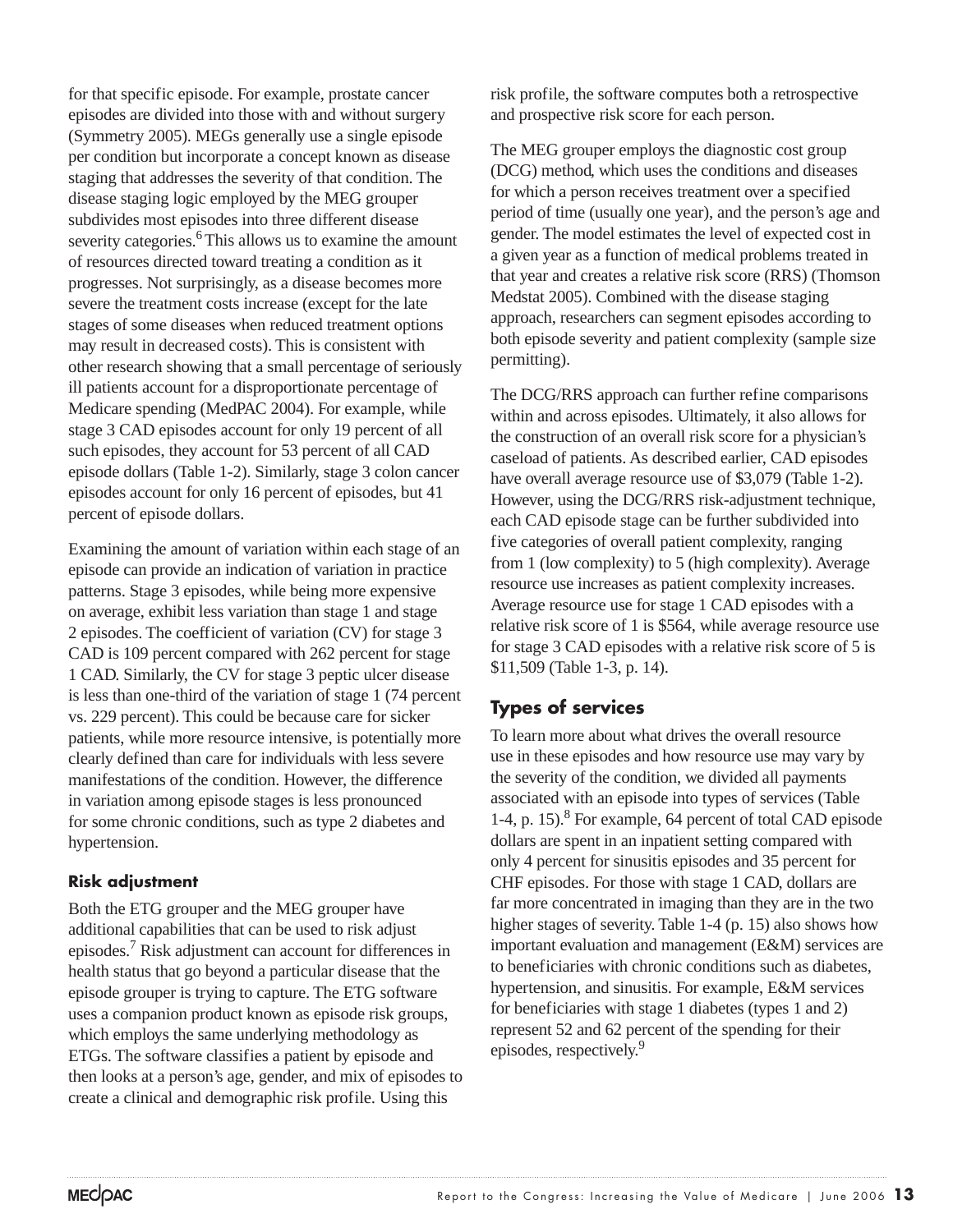## **1–3 Average episode costs rise with disease severity and overall patient complexity, 2002**

|                          |                       | <b>Complexity level</b> |         |         |         |         |  |  |
|--------------------------|-----------------------|-------------------------|---------|---------|---------|---------|--|--|
|                          | <b>Severity stage</b> |                         |         |         |         | 5       |  |  |
| Congestive heart failure |                       | \$1.002                 | \$1.351 | \$1.611 | \$1,895 | \$2.070 |  |  |
| Coronary artery disease  |                       | 564                     | 1.312   | 1.833   | 1.944   | 944, ا  |  |  |
|                          |                       | 3.051                   | 7.028   | 8.072   | 8.484   | 8,484   |  |  |
|                          | 3                     | 5,067                   | 7.860   | 10.596  | 11.509  | 11,509  |  |  |

Source: MedPAC analysis of 5 percent sample of Medicare claims using Medstat Episode Group grouper.

# **Attributing episodes to physicians**

One of the main goals of grouping claims into episodes is to attribute episodes to physicians and to ultimately identify efficient physicians.<sup>10</sup> In this analysis we do not have a full picture of any one physician's patient panel; therefore, we can not assess any one individual physician's resource use. Nonetheless, in preparation for future analyses that will measure individual physicians, we applied a variety of attribution rules to this database. We looked at how many episodes could be linked to physicians using various attribution methods. The goal is to identify a single physician who provides a significant portion of a beneficiary's care for a given episode.

Some plans, such as health maintenance organizations (HMOs), formally assign patients to a provider so attribution is relatively straightforward. However, in other private plan arrangements and the Medicare fee-for-service (FFS) program, patients have greater freedom to see any physician. This makes attribution less straightforward. Identifying an individual physician who sees the patient for a significant portion of his or her care has to be determined by patterns in claims data. For a discussion of attribution issues, see text box on page 16.

Attribution to physicians is also necessary to determine performance on quality indicators. We determined quality scores using an attribution logic independent of the logic used to associate episodes to physicians. It is not always possible to attribute quality indicators with specific episodes of care. Separate attribution is also consistent with private sector efforts to measure resource use and

quality. Typically, resource use episodes are created and attributed to physicians, then physicians are compared to a peer group. At the same time, quality scores are created and attributed to physicians, then the scores are compared to a peer group. While we would expect overlap between the patients attributed to a physician for resource use and quality, the quality indicators are not generally tied to specific episodes.

We attributed episodes to physicians using E&M codes to avoid giving too much weight to procedures or hospitalizations. Through claims, we can identify the number of visits beneficiaries had with a physician and the amount of dollars associated with those visits. We also looked at how our results shifted if episodes could be assigned to more than one physician.

Our main focus was to evaluate how many episodes we could assign to physicians using different attribution methods and the type of specialty to which they were assigned. A broader question is the appropriateness of using the same attribution method across episodes and quality indicators that may differ significantly from each other (either clinically or in terms of resource use). A uniform attribution approach may not fit all episodes.

Our analysis found that the key factor in attributing episodes to physicians is the threshold for attribution. Less important was the choice of dollars versus visits or whether to use all E&M services or just those furnished outside of a hospital.

While this analysis is primarily focused on technical approaches to attribution, further discussion is needed on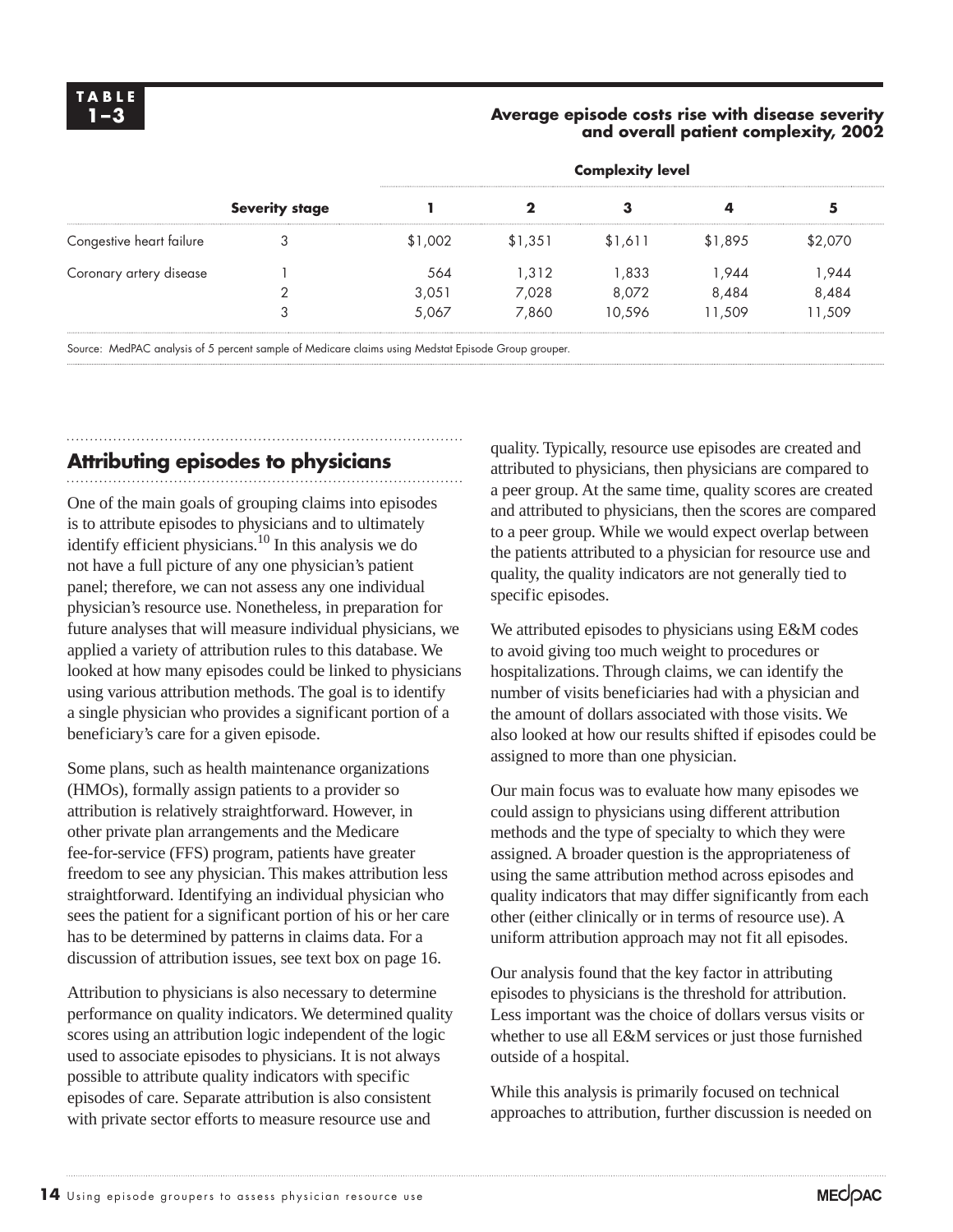## **1–4 Episode costs are driven by different mixes of services, 2002**

| <b>Episode</b><br>group | <b>Stage</b>   | <b>Average</b><br>payment | <b>Inpatient</b> | E&M            | <b>Post-acute</b><br>care | <b>Procedures</b> | <b>Imaging</b> | <b>Tests</b>   | <b>Other</b>   |  |
|-------------------------|----------------|---------------------------|------------------|----------------|---------------------------|-------------------|----------------|----------------|----------------|--|
| Coronary artery         |                |                           |                  |                |                           |                   |                |                |                |  |
| disease                 | 1              | \$1,037                   | 32%              | 20%            | $5%$                      | 8%                | 19%            | 7%             | 9%             |  |
|                         | $\overline{2}$ | 5,361                     | 67               | 8              | 1                         | 10                | 6              | $\overline{2}$ | 5              |  |
|                         | 3              | 8,450                     | 76               | $\overline{7}$ | 3                         | $\overline{7}$    | 3              |                | 2              |  |
|                         | Total          | 3,079                     | 64               | 10             | 3                         | 8                 | 8              | 3              | 4              |  |
| Essential               |                |                           |                  |                |                           |                   |                |                |                |  |
| hypertension            | 1              | 273                       | 8                | 68             | $\overline{4}$            | $\sqrt{2}$        | 5              | 13             | 1              |  |
|                         | $\sqrt{2}$     | 426                       | 12               | 60             | 3                         | $\overline{2}$    | 10             | 11             | 2              |  |
|                         | 3              | 1,292                     | 60               | 24             | 4                         | $\sqrt{2}$        | 4              | 4              | 3              |  |
|                         | Total          | 423                       | 28               | 50             | 4                         | $\overline{2}$    | 5              | 9              | $\sqrt{2}$     |  |
| Congestive heart        |                |                           |                  |                |                           |                   |                |                |                |  |
| failure                 | 3              | 1,394                     | 35               | 31             | 13                        | 3                 | 10             | $\sqrt{5}$     | $\sqrt{2}$     |  |
|                         | Total          | 1,394                     | 35               | 31             | 13                        | 3                 | 10             | 5              | $\overline{2}$ |  |
| Type 1 diabetes         | 1              | 377                       | 12               | 52             | 23                        | 3                 | 1              | 9              | 1              |  |
|                         | $\overline{2}$ | 1,140                     | 55               | 21             | 8                         | 9                 | 1              | 4              | 3              |  |
|                         | 3              | 3,213                     | 73               | 12             | $\overline{7}$            | 4                 | 0              | $\mathbf{2}$   | $\sqrt{2}$     |  |
|                         | Total          | 833                       | 48               | 27             | 12                        | 6                 | 1              | 5              | $\overline{2}$ |  |
| Type 2 diabetes         | $\mathbf{1}$   | 371                       | 9                | 62             | 4                         | $\overline{2}$    | 2              | 20             | $\sqrt{2}$     |  |
|                         | 2              | 691                       | 21               | 48             | 3                         | 8                 | $\mathbf{1}$   | 15             | 5              |  |
|                         | 3              | 1,612                     | 53               | 29             | 3                         | 5                 | 1              | $\overline{7}$ | 3              |  |
|                         | Total          | 526                       | 20               | 52             | 4                         | 5                 | 2              | 16             | 3              |  |
| Sinusitis               | 1              | 153                       | 4                | 64             | $\circ$                   | 15                | 9              | $\sqrt{5}$     | 3              |  |
|                         | $\overline{2}$ | 402                       | 5                | 34             | 0                         | 34                | 13             | 5              | 9              |  |
|                         | 3              | 428                       | 15               | 36             | 0                         | 26                | 15             | 4              | 4              |  |
|                         | Total          | 158                       | 4                | 62             | $\mathbf 0$               | 16                | 10             | 5              | 3              |  |

#### **Percentage of episode costs, by type of service**

Note: E&M (evaluation and management). Outlier episodes have been removed.

Source: MedPAC analysis of 5 percent sample of Medicare claims using Medstat Episode Group grouper.

the extent to which accountability should be derived from these types of attribution rules. In a payment system as fragmented as Medicare FFS, a physician with 30 percent of the E&M visits in a given episode may not necessarily be aware of the kind of care being provided in the other E&M visits. For some episodes, meaningful accountability might rest with a single physician, while accountability for other episodes might rest with a team of physicians. In some instances, the cooperation of a hospital and its physicians may be important for efficiency.

### **Resource use attribution**

We found that more episodes can be attributed to a physician as the thresholds for attribution are lowered. We also found that as the thresholds are lowered, any differences between the use of E&M dollars versus E&M visits to determine attribution largely disappear. Seventyfive percent of the episodes we selected could be attributed to a physician when using a threshold of 50 percent of E&M visits to identify the physician versus 82 percent of the episodes when we use a threshold of 50 percent of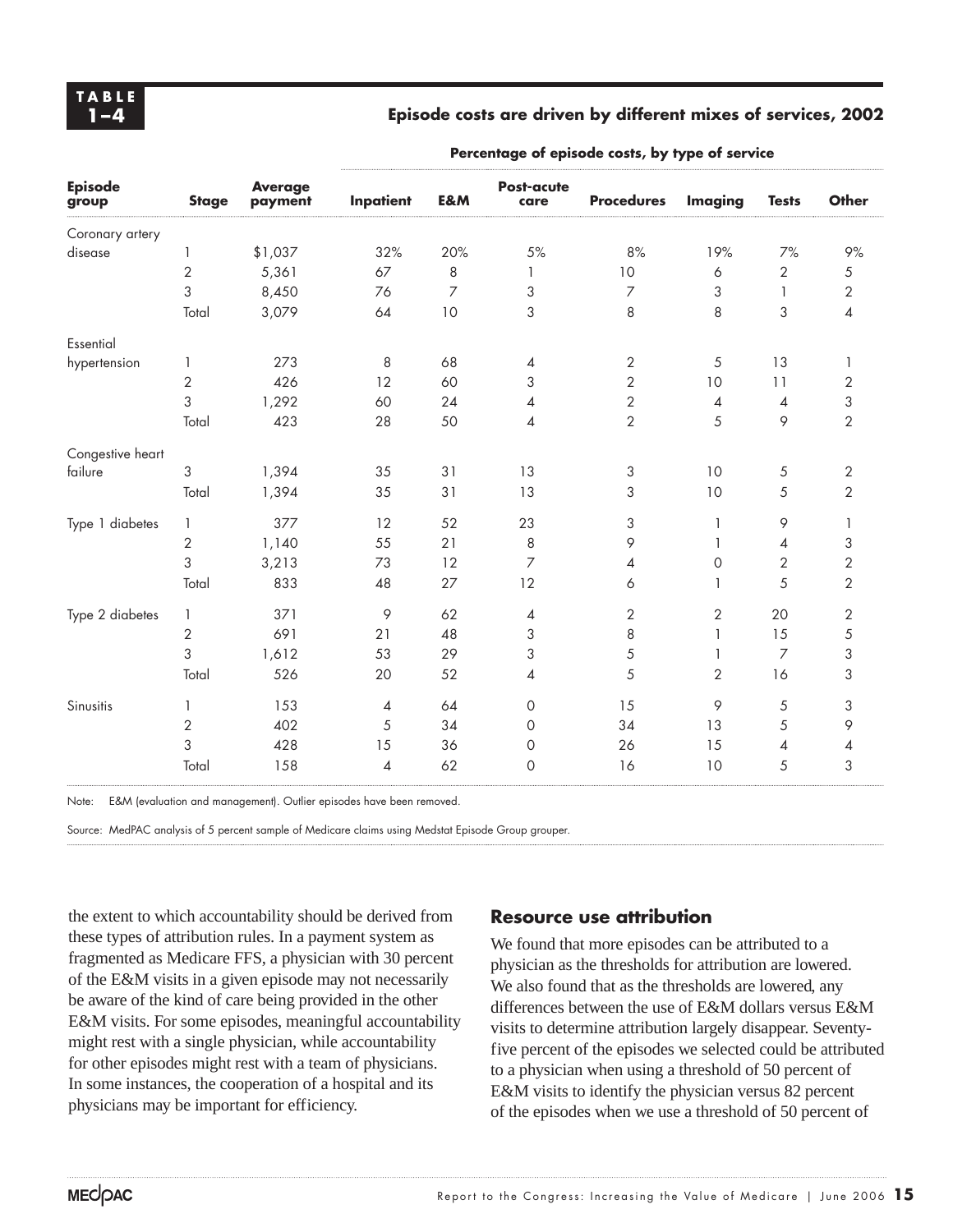# **Attribution issues**

Some issues involved in determining the appropriate approach for assigning episodes include:

- *Is the attribution method conceptually valid?* It must be defensible and accepted by payers, providers, and other users of the information.
- *What is the appropriate unit of measurement?* Using dollars may more accurately reflect the intensity of services provided, whereas the number of visits might better identify the physician who had the greatest involvement in managing a patient's care.
- *What type of dollars or visits should be counted in determining attribution?* Should all dollars be counted in determining attribution? An approach like this might result in certain specialists and surgeons being assigned episodes for which they had relatively little control, but were attributed a majority of dollars due to the need for surgery or some other resource intensive intervention. Dollars associated with evaluation and management (E&M) visits

might be a better indicator of physician involvement in an episode. Even if E&M dollars are used, should all physician E&M claims be used, including E&M claims that occur while a beneficiary is hospitalized?

- *What is the appropriate threshold of dollars or visits to use?* The higher a threshold is set the less likely it is to be assigned to a physician. Using a lower threshold might result in an episode being attributed to a provider who had less involvement in a patient's care.
- *What is the best attribution method?* Multiple attribution recognizes that more than one physician may have been involved in managing the resources and quality of care. However, such an approach may work more effectively when physicians work within structured networks. Different attribution methods may be needed for different types of episodes.  $\blacksquare$

E&M dollars to identify the physician. Using a threshold of 30 percent of E&M dollars or E&M visits allows 90 percent of our selected episodes to be assigned to a provider. The share of episodes that can be attributed using a 30 percent threshold varies by condition—it ranges from a low of 71 percent for cerebrovascular disease episodes to a high of 96 percent for sinusitis episodes (Table 1-5).

To understand how hospitalizations affect episode attribution, we also restricted the analysis to dollars and visits associated with noninpatient settings. Using this approach, 86 percent of all episodes could be attributed to a physician who had 30 percent or more of the noninpatient E&M visits or noninpatient E&M dollars in the episode, compared to 90 percent of episodes if dollars and visits were not restricted to those that occurred in a noninpatient setting. The decrease in the number of attributed episodes is most pronounced in episodes that have a high proportion of inpatient dollars, such as peptic ulcer disease, depression, and choleocystitis (data not

shown). The decrease is less pronounced for episodes that use a lower proportion of inpatient dollars, such as type 2 diabetes and essential hypertension (Table 1-5).

We also explored multiple attribution, or assigning an episode to more than one physician. We found that for most episodes a single physician tends to be dominant in the provision of care (Table 1-5). Using single attribution and a 35 percent threshold of all E&M visits, 88 percent of our selected episodes could be attributed to a physician. Using the same threshold but permitting an episode to be assigned to any physician meeting the threshold results in 78 percent of selected episodes still being assigned to a single physician. The remaining 10 percent of episodes could be assigned to more than one physician using a multiple attribution approach.<sup>11</sup> The proportion of episodes assigned to more than one physician ranged from a low of 7 percent for several conditions to a high of 11 percent for CAD episodes.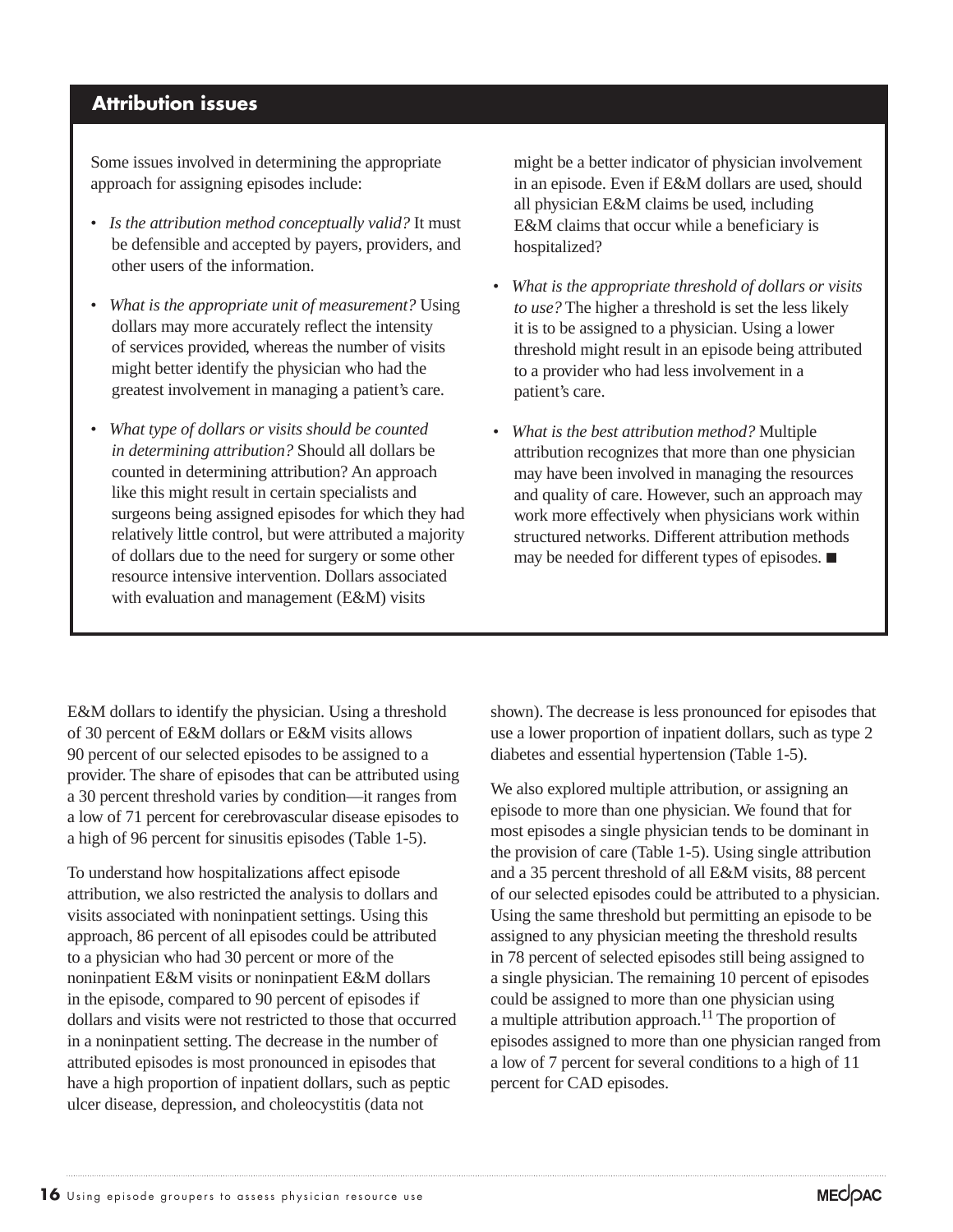## **1–5 Most episodes can be attributed to one physician, 2002**

| <b>Attribution rule</b>                   | <b>All selected</b><br>episodes | <b>CAD</b> | <b>Essential</b><br>hypertension | Type 1<br>diabetes | Type 2<br>diabetes | <b>Sinusitis</b> | Cerebrovascular<br>disease |
|-------------------------------------------|---------------------------------|------------|----------------------------------|--------------------|--------------------|------------------|----------------------------|
| Percentage of E&M visits:                 |                                 |            |                                  |                    |                    |                  |                            |
| 30%                                       | 90%                             | 86%        | 94%                              | 91%                | 95%                | 96%              | 71%                        |
| 35%                                       | 88                              | 83         | 93                               | 90                 | 93                 | 95               | 68                         |
| 40%                                       | 86                              | 81         | 92                               | 89                 | 92                 | 94               | 65                         |
| 50%                                       | 75                              | 69         | 85                               | 81                 | 81                 | 88               | 53                         |
| Percentage of noninpatient<br>E&M visits: |                                 |            |                                  |                    |                    |                  |                            |
| 30%                                       | 86                              | 81         | 92                               | 85                 | 93                 | 95               | 65                         |
| Percentage of E&M dollars:                |                                 |            |                                  |                    |                    |                  |                            |
| 30%                                       | 90                              | 86         | 94                               | 91                 | 96                 | 96               | 71                         |
| 35%                                       | 89                              | 85         | 94                               | 91                 | 95                 | 95               | 69                         |
| 40%                                       | 87                              | 82         | 93                               | 90                 | 93                 | 95               | 66                         |
| 50%                                       | 82                              | 77         | 90                               | 87                 | 89                 | 93               | 60                         |
| Multiple attribution based                |                                 |            |                                  |                    |                    |                  |                            |
| on visits:<br>35%                         |                                 |            |                                  |                    |                    |                  |                            |
| 1 doctor                                  | 78                              | 73         | 86                               | 82                 | 84                 | 88               | 60                         |
| 2 doctors                                 | 10                              | 11         | $\overline{7}$                   | 8                  | 10                 | 7                | 9                          |
| Total                                     | 88                              | 84         | 93                               | 90                 | 94                 | 95               | 69                         |
| Number of episodes                        | 1,671,638                       | 201,936    | 415,151                          | 34,196             | 157,337            | 78,520           | 107,561                    |

#### **Percentage of episodes**

Note: E&M (evaluation and management), CAD (coronary artery disease).

Source: MedPAC analysis of 5 percent sample of Medicare claims using Medstat Episode Group grouper.

We examined the types of specialties to which the episodes were attributed. In general, episodes were attributed to specialties one would expect to be associated with care for that condition. For example, 38 percent of CAD and 20 percent of CHF episodes are attributed to cardiologists, 64 percent of prostate cancer episodes are attributed to urologists, 21 percent of peptic ulcer disease episodes are attributed to gastroenterologists, and 39 percent of breast cancer episodes are assigned to oncologists using a threshold of 35 percent of all E&M dollars (data not shown).

# **Quality indicator attribution**

We attribute responsibility for performance on conditionspecific quality indicators to the physician most likely to be managing the beneficiary's care for that

condition. We used a year of claims for the condition for which the beneficiary was eligible for the indicator (the denominator). For example, attributing care for beneficiaries with diabetes using a 35 percent threshold of E&M dollars means that we identified a single physician who billed the Medicare program for 35 percent or more of the E&M dollars for care of that beneficiary's diabetes.<sup>12</sup>

We find a similar ability to attribute quality indicators using these various methods as we do for resource use (Table 1-6, p. 18). The care on these quality indicators for the vast majority of beneficiaries can be attributed to a single physician. The lower the threshold, the more care can be attributed to one physician. We also find that using E&M visits instead of dollars results in a small increase in the ability to attribute care to a single physician.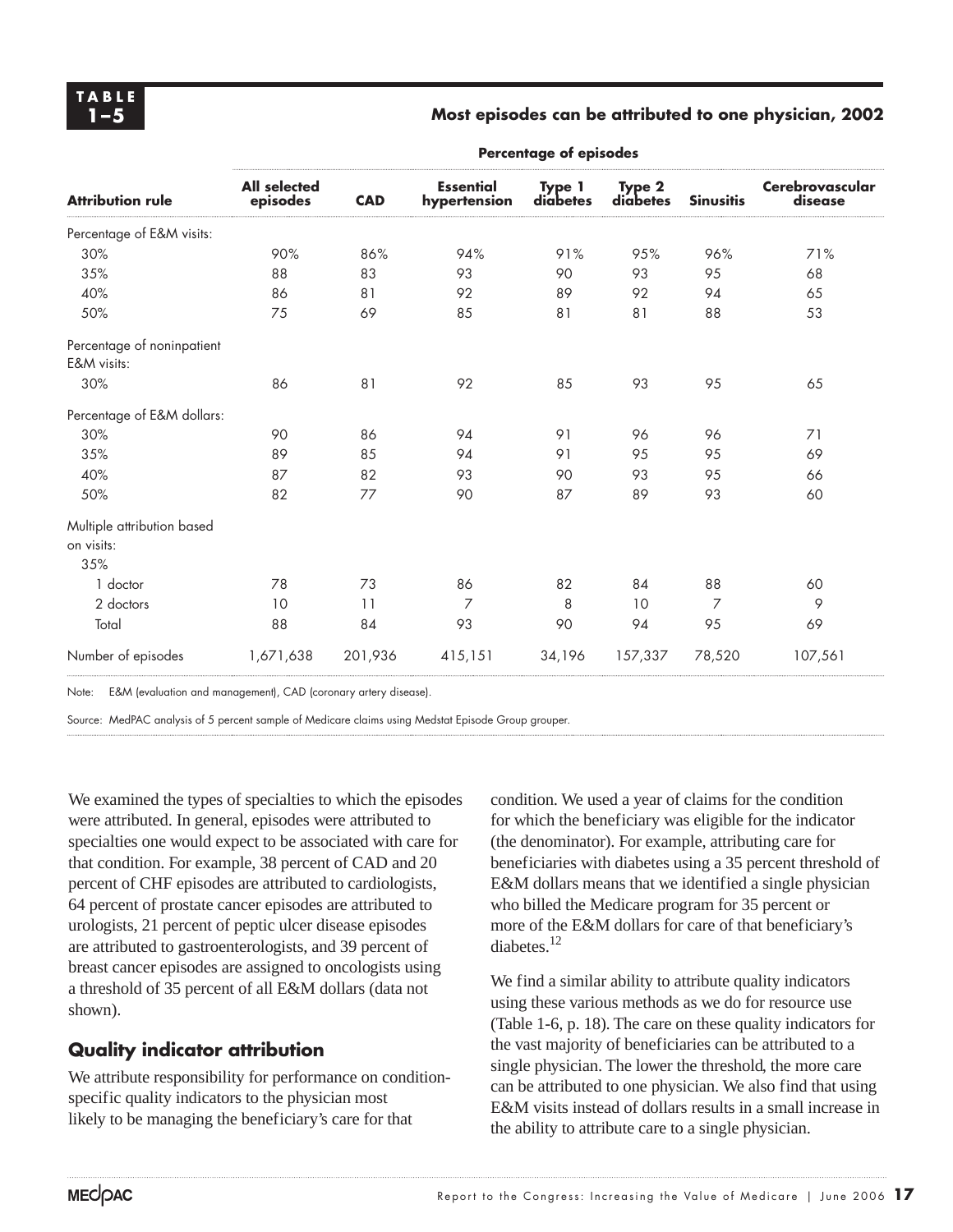### **1–6 Most beneficiaries eligible for quality indicators can be attributed to one physician**

| <b>All indicators</b> | <b>CHF</b> | <b>CAD</b> | <b>Diabetes</b> | <b>COPD</b> | <b>Stroke</b> |
|-----------------------|------------|------------|-----------------|-------------|---------------|
|                       |            |            |                 |             |               |
|                       |            |            |                 |             |               |
|                       |            |            |                 |             |               |
| 93%                   | 92%        | 92%        | 93%             | 95%         | 90%           |
| 74                    | 74         | 70         | 74              | 80          | 64            |
|                       |            |            |                 |             |               |
| 89                    | 89         | 88         | 89              | 92          | 85            |
| 72                    | 73         | 68         | 72              | 78          | 62            |
|                       |            |            |                 |             |               |

**Percentage of beneficiaries with condition** 

Note: CHF (congestive heart failure), CAD (coronary artery disease), COPD (chronic obstructive pulmonary disease), E&M (evaluation and management). The percentage of beneficiaries whose care was attributed for each condition is based on an average across all condition-specific indicators. The all indicators column is an average across all indicators, including several conditions not shown in the chart.

Source: MedPAC analysis using the Medicare Ambulatory Care Indicators for the Elderly on a 5 percent sample of 2002 Medicare claims.

As with the resource use analysis, shifting the percentage thresholds does shift the number of beneficiaries able to be attributed for each indicator. For example, we find that with a 35 percent threshold of visits, care for 93 percent of beneficiaries across the conditions can be attributed to a single physician. This percent decreases to 74 percent of beneficiaries when the threshold is raised to 50 percent of visits. The ability to identify a single physician who manages beneficiary care also varies within a set of condition-specific indicators. For example, across all eight CHF indicators the average percentage of beneficiaries able to be attributed to a single physician using 35 percent of E&M dollars is 89 percent. We are able to attribute six of eight indicators for CHF care to a single physician for 90 percent to 93 percent of the beneficiaries using 35 percent of E&M dollars (data not shown). However, we can only attribute 78 percent of the beneficiaries on the other two CHF indicators.

We examined whether using only noninpatient E&M visits would affect attribution. As was the case in our resource use analysis, we found that slightly fewer beneficiaries could be attributed to a single physician using noninpatient E&M claims (data not shown). We also explored multiple attribution and again found results similar to our resource use analysis. When we applied a multiple attribution rule of 35 percent of E&M visits across all quality indicators,

only 10 percent of beneficiaries were attributed to more than one physician across our selected conditions.

As was the case for resource use, we found that care for the quality indicators tends to be attributed to specialties one would associate with the specific condition. We also found that the same type of specialties tend to be responsible for both resource use and quality for the condition. For example, the top three types of specialties to which quality of care for beneficiaries with CAD is attributed are cardiology, internal medicine, and family practice. These are the same as the top three types of specialties to which CAD episodes in the resource use analysis are attributed (data not shown).

# **Comparison of resource use and quality across MSAs**

To better understand how relative resource use and quality vary across different units of analysis, we applied the groupers and the quality indicators to our 5 percent sample in 13 MSAs. We chose 13 large MSAs to achieve the widest geographic distribution possible. We observed variations in both resource use and quality by MSA and identified technical issues that may need to be addressed before we apply episode grouping approaches or quality indicators to individual physicians.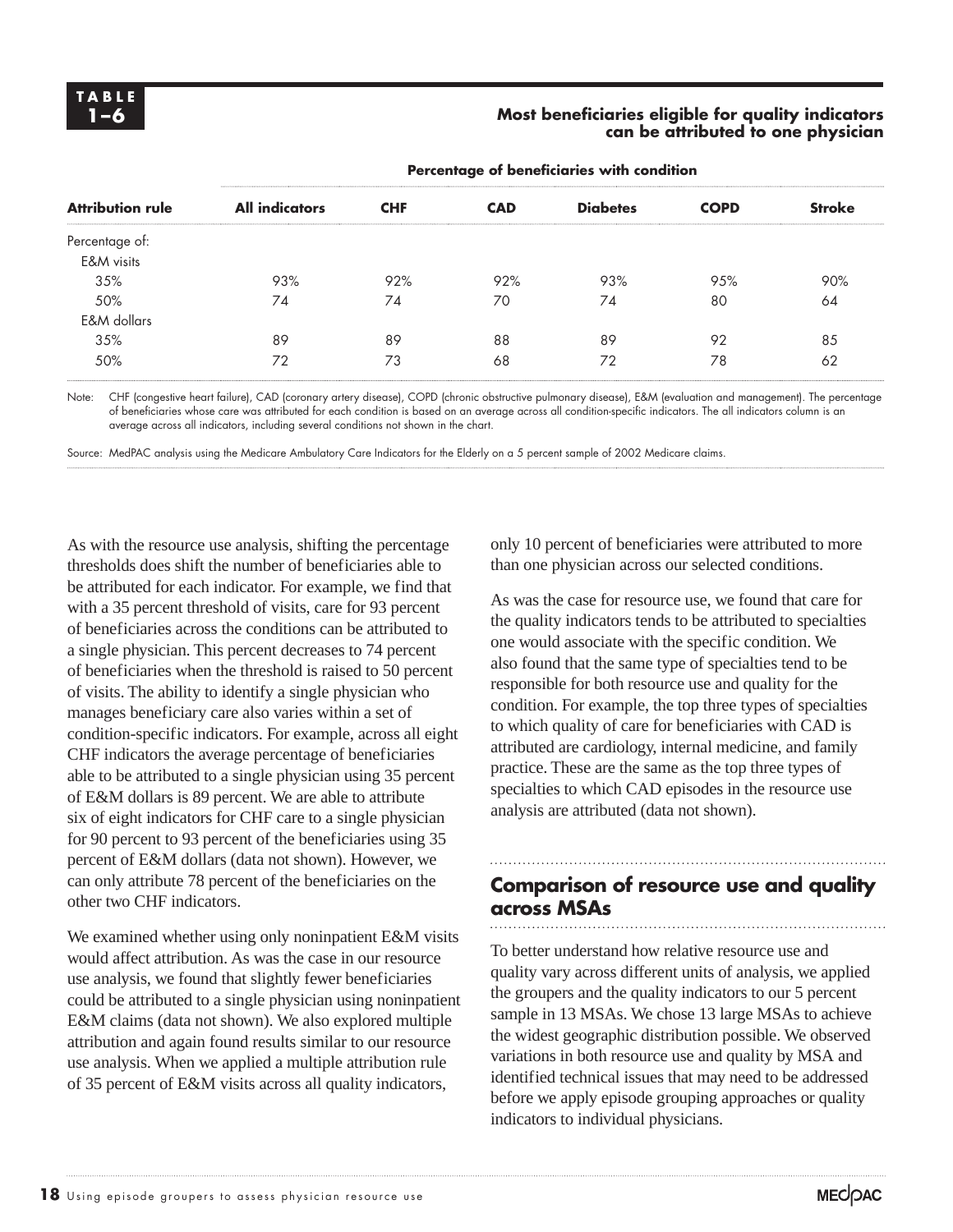**TABLE**

## **1–7 Relative resource use ratios for selected MSAs, 2002**

|                  | <b>CHF</b> | <b>CAD</b> | Type 1<br><b>Diabetes</b> | Type 2<br><b>Diabetes</b> | <b>Breast</b><br>cancer | <b>Hypertension</b> | Pneumonia |
|------------------|------------|------------|---------------------------|---------------------------|-------------------------|---------------------|-----------|
| National average |            |            |                           |                           |                         |                     |           |
| episode costs    | \$1,394    | \$3,079    | \$833                     | \$526                     | \$2,341                 | \$423               | \$4,427   |
| <b>MSA</b>       |            |            |                           |                           |                         |                     |           |
| <b>Boston</b>    | 1.00       | 0.86       | 0.99                      | 0.95                      | 0.86                    | 0.96                | 0.96      |
| Chicago          | 1.05       | 1.04       | 1.13                      | 1.17                      | 1.06                    | 1.14                | 1.11      |
| Denver           | 0.91       | 1.03       | 1.04                      | 0.96                      | 1.24                    | 0.92                | 1.04      |
| Detroit          | 0.90       | 0.79       | 1.07                      | 1.08                      | 0.94                    | 1.15                | 0.91      |
| Greenville       | 0.91       | 1.24       | 1.21                      | 0.91                      | 1.02                    | 0.87                | 0.80      |
| Houston          | 1.16       | 1.04       | 1.13                      | 1.16                      | 1.02                    | 1.20                | 1.11      |
| Kansas           | 1.31       | 0.98       | 0.96                      | 0.99                      | 0.79                    | 1.13                | 0.96      |
| Miami            | 0.99       | 0.66       | 1.06                      | 1.28                      | 0.82                    | 1.20                | 1.16      |
| Minneapolis      | 1.00       | 1.28       | 0.72                      | 0.88                      | 1.14                    | 0.87                | 0.76      |
| New York         | 0.86       | 0.65       | 1.41                      | 1.11                      | 1.01                    | 1.13                | 1.12      |
| Orange County    | 1.01       | 0.76       | 1.17                      | 1.31                      | 0.98                    | 1.00                | 1.03      |
| Philadelphia     | 1.11       | 0.78       | 1.09                      | 1.07                      | 0.81                    | 1.05                | 1.08      |
| Phoenix          | 0.81       | 0.91       | 0.95                      | 1.05                      | 1.08                    | 0.94                | 0.78      |

Note: MSA (metropolitan statistical area), CHF (congestive heart failure), CAD (coronary artery disease). Relative resource use scores for individual MSAs are calculated by dividing the MSA's average for a given episode by the national average for that episode. A score of more than 1.0 indicates higher-than-average episode costs and a score of less than 1.0 indicates lower-than-average episode costs.

Source: MedPAC analysis of 5 percent sample of Medicare claims using Medstat Episode Group grouper.

# **Variation in resource use by MSA**

Research shows that the amount and type of services beneficiaries receive vary significantly from region to region (Fisher et al. 2003). Looking at resource use from the perspective of an episode of care, will areas that are high resource use on a per capita basis also be high resource use on a per episode basis? It is important to note that episode groupers have rarely, if ever, been used to measure relative resource use across different regions. Because of the fragmented nature of health insurance coverage for the nonelderly population, many different health insurance companies can insure the population of any given area. In using episode groupers, most plans try to assess the relative resource use of physicians in their network, not resource use relative to other physicians in the same market area or different markets.

We examined resource use for a subset of episodes by calculating average per episode costs for the providers in each MSA and nationally.13 We then calculated ratios of each MSA's average episode cost to the national average (Table 1-7). Resource use across episodes varied markedly with relative resource ratios ranging from 0.65 (lower than

average) to 1.41 (higher than average), depending on the type of episode. At first glance the results seem similar to previous studies that have focused on per capita spending. MSAs that other research has shown to use more resources than average (e.g., Miami, Detroit, and Houston) have resource use ratios of more than 1 for many episodes. Others that use fewer resources than average (e.g., Minneapolis and Denver) have resource use ratios of less than 1 on many episodes.

Miami has higher-than-average resource use ratios for type 1 and type 2 diabetes (1.06 and 1.28, respectively), while Minneapolis has lower-than-average ratios (0.72 and 0.88, respectively). Similarly, Miami's relative resource use ratio for hypertension is 1.20 compared to 0.87 for Minneapolis.

However, for certain conditions the results are more surprising. Miami has a relative resource use ratio of  $0.66$ for CAD, while Minneapolis has a ratio of 1.28.

We conducted several additional analyses to better understand what was driving such a large difference in per episode resource use costs for CAD between the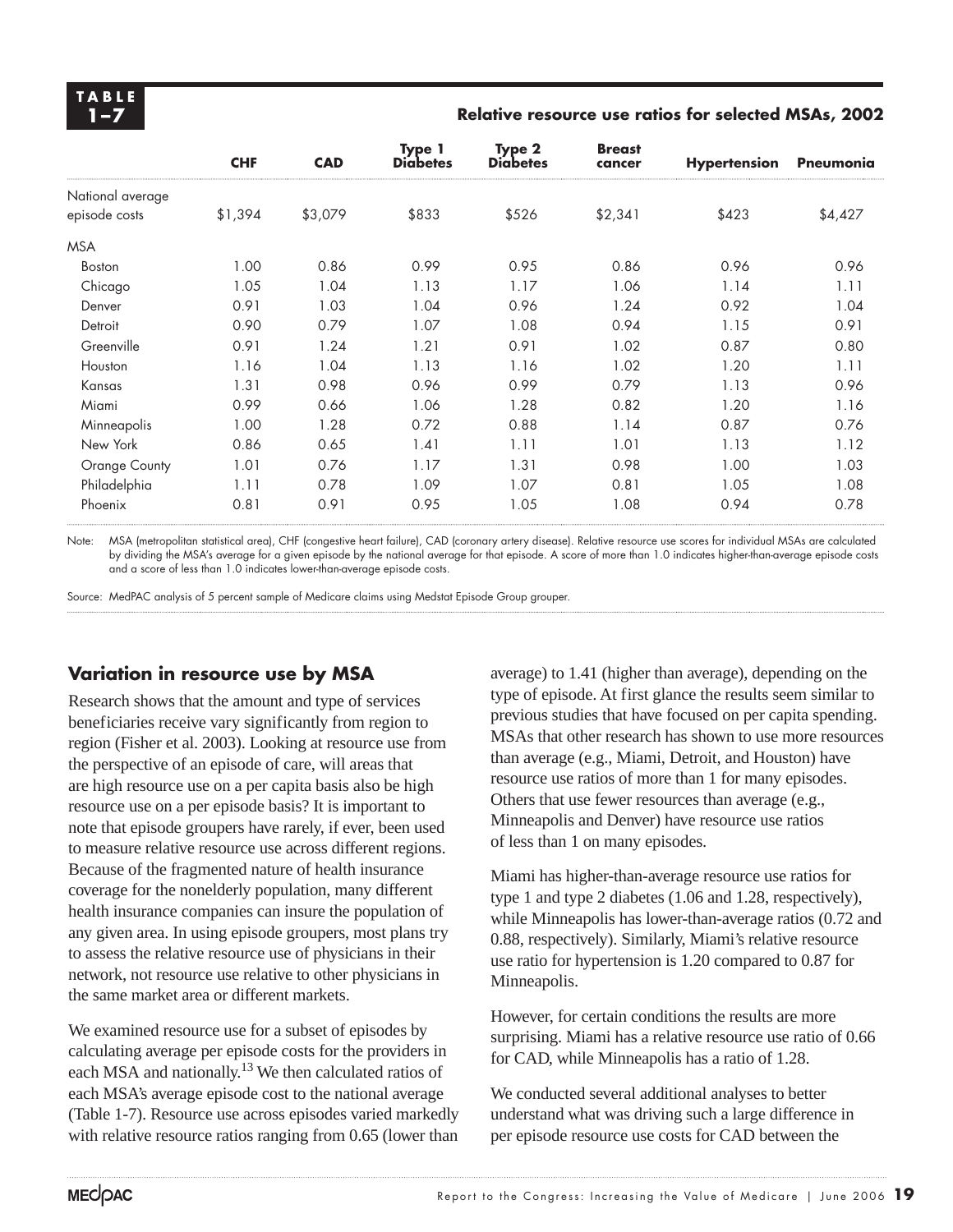# **TABLE**

## **1–8 Comparison of resource use in Miami and Minneapolis MSAs, 2002**

|                                  | Miami    | <b>Minneapolis</b> |
|----------------------------------|----------|--------------------|
| CAD per episode ratio            | በ 66     | 1.28               |
| Total episodes per beneficiary   |          |                    |
| with a CAD episode               |          | 8                  |
| Total episode dollars per        |          |                    |
| beneficiary                      |          |                    |
| with a CAD episode               | \$11,700 | \$11,900           |
| Per episode ratio (all episodes, |          |                    |
| all beneficiaries)               | 0.98     | 1.03               |
| Per capita ratio (all episodes,  |          |                    |
| all beneficiaries)               | 1.32     | 0.88               |
|                                  |          |                    |

Note: MSA (metropolitan statistical area), CAD (coronary artery disease). Per episode ratios for individual MSAs are calculated by dividing the MSA's average for a given episode by the national average for that episode. Per episode ratios are calculated by dividing each MSA's average per episode amount by the national average per episode amount. Per capita ratios are calculated by dividing each MSA's average per capita amount by the national average per capita amount. A score of more than 1.0 indicates higher-than-average costs and a score of less than 1.0 indicates lower-than-average costs.

Source: MedPAC analysis of 5 percent sample of Medicare claims using Medstat Episode Group grouper.

Minneapolis and Miami MSAs. The results of the analyses indicate that it may be helpful to combine per episode approaches to resource use with per capita approaches.

While beneficiaries in Miami have significantly lower per episode costs than beneficiaries in Minneapolis for CAD, they are also more likely to have more total episodes (including non-CAD episodes) than beneficiaries in Minneapolis (11 vs. 8) (Table 1-8). In particular, beneficiaries in Miami were more likely to be diagnosed and coded with other cardiovascular episodes such as varicose veins or tibial, iliac, femoral, or popliteal artery disease. Some of the costs of care for these beneficiaries may be captured in these other episodes in Miami, therefore lowering the costs of their concurrent CAD episodes.

Additionally, when we look at total spending across all episodes for beneficiaries with a CAD episode in each MSA, the difference between the two areas all but disappears. Per beneficiary Medicare spending across all episodes for beneficiaries with CAD is \$11,700 in Miami compared to \$11,900 in Minneapolis. This suggests that regional differences in coding and utilization may lead to

situations where a beneficiary who might stay in the same CAD episode group in Minneapolis could be shifted to another heart-related episode group in Miami. Because of this, per episode relative resource use scores for CAD in Miami appear to show that physicians' care is very efficient, but care may not be as efficient when we look across all care for beneficiaries with CAD episodes.

Finally, when we compare the Miami and Minneapolis MSAs across all episodes both from a per episode and a per capita perspective, the results are dramatically different. On a per episode basis, Miami has a relative resource use score of 0.98 compared to 1.03 for Minneapolis across all episodes. However, on a per capita basis, Miami has a relative resource use score of 1.32 compared to 0.88 for Minneapolis (Table 1-8).

These results suggest that beneficiaries in Miami are being classified into more episodes of care than beneficiaries in Minneapolis. These variations in resource use scores also highlight that episode groupers can not judge the clinical appropriateness of any given service, just the efficiency of that service relative to similar services. Put another way, it is possible that in some areas with low resource use scores, beneficiaries are more likely to go to the doctor or receive certain services, whereas in other areas they might not go to the doctor at all. In addition, when a beneficiary sees a physician, the physician may be more likely to order more tests or treatment or to identify an additional diagnosis. This could lead to an MSA having a lower-than-average resource use score for a given condition if it has a large number of low-cost, low-intensity episodes that other areas might not have. Alternatively, physician coding practices may differ by region. To the extent that physicians code claims more extensively, patients may be classified into additional episodes.

# **Variation in type of service by MSA**

The types of services that are used within episodes differ across MSAs. It is important to note that the overall composition of costs in any given episode will strongly influence any differences in relative resource use by type of service. For example, inpatient stays account for 64 percent of total CAD episode costs. Therefore any differences in inpatient resource use for CAD episodes will have a large impact on an MSA's overall relative resource use ratio (Table 1-4, p. 15). There are significant differences in the type of services used within each CAD episode in Miami and Minneapolis MSAs. Beneficiaries in Miami are significantly less likely to have hospital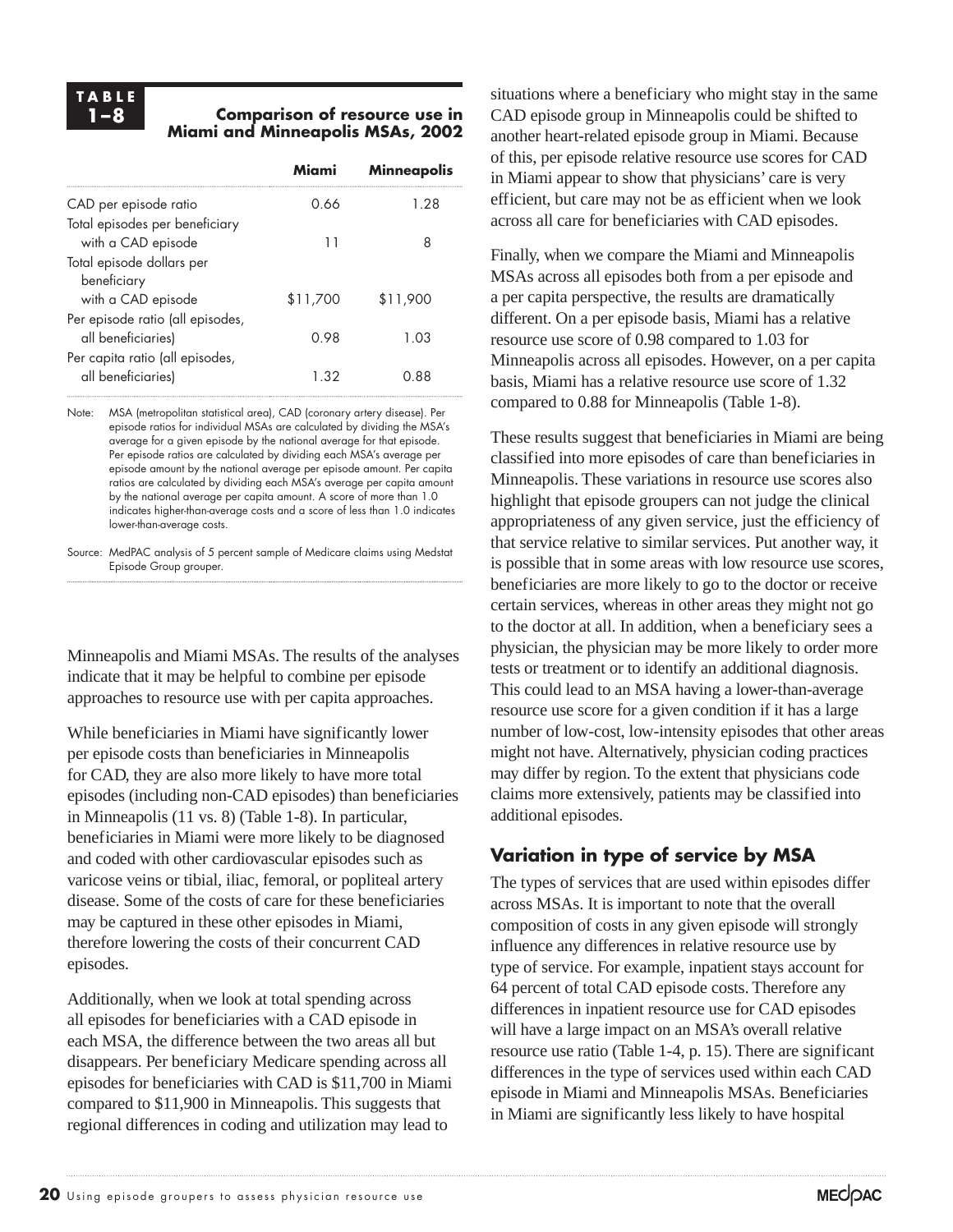inpatient costs, with a relative hospital inpatient resource use ratio of 0.51 compared to 1.46 for beneficiaries in Minneapolis. Conversely, Miami has an imaging relative resource use ratio of 1.62 compared to 0.76 for Minneapolis (Table 1-9).

Other episodes, such as hypertension and type 1 and type 2 diabetes, have a stronger E&M focus. Therefore, Miami, which has high relative resource use ratios for these episodes (1.20 for hypertension, 1.06 for type 1 diabetes, and 1.28 for type 2 diabetes) is above average for E&M resource use in all three episodes (1.37, 1.19, and 1.42, respectively).

# **MSA quality analysis**

The Commission finds that MSA scores on quality tend to cluster around the national average or slightly above. However, the national averages are relatively low. The variation in the ratio of MSA quality scores to national quality scores across the MSAs is less than the variation on resource use. Further, we find that some MSAs did well on some indicators of necessary care but not others. No MSA is above average on all the conditions (Table 1-10, p. 23).

We also identify several important technical issues. Small sample size or low incidence rates make it difficult to use some indicators. We created composite scores in order to compare MSAs. The method for weighting each individual indicator when creating a composite condition score affects the relative rankings of the MSAs. The nature of the indicators, which rely on claims for services delivered, may limit their utility when trying to determine whether the resources used produce high-quality care.

## **Methods**

Our quality measures consist of indicators of necessary care and potentially avoidable hospitalizations for certain conditions—the MACIE set. The text box on page 10 describes these indicators. For example, one indicator of necessary care for diabetics is whether the beneficiary received a hemoglobin A1C test. An indicator of a potentially avoidable hospitalization is whether the diabetic was admitted to a hospital for long-term complications related to diabetes.

We deleted from the analysis any indicators with a small sample size either across all MSAs or for a specific MSA. This step eliminated all the potentially avoidable hospitalizations from the composite condition scores. As



#### **1–9 Relative resource use, by type of service, Miami and Minneapolis MSAs**

| Episode group                 | National<br>average | Miami        | Minneapolis  |
|-------------------------------|---------------------|--------------|--------------|
| CAD                           |                     |              |              |
| E&M                           | \$307               | 1.05         | 0.93         |
| Imaging                       | 234                 | 1.62         | 0.76         |
| Inpatient                     | 1,968               | 0.51         | 1.46         |
| Other                         | 3                   | 1.25         | 0.92         |
| Post-acute care               | 97                  | 0.99         | 0.82         |
| Procedures                    | 248                 | 0.39         | 1.24         |
| Tests                         | 86                  | 1.14         | 0.90         |
| Unclassified                  | 136                 | 0.33         | 1.07         |
| Total                         | 3,079               | 0.66         | 1.28         |
| Hypertension                  |                     |              |              |
| E&M                           | 210                 | 1.37         | 0.80         |
| Imaging                       | 21                  | 1.01         | 0.47         |
| Inpatient                     | 120                 | 0.99         | 0.88         |
| Other                         | 1                   | 2.78         | 0.29         |
| Post-acute care               | 17                  | 1.14         | 1.56         |
| Procedures                    | 7                   | 0.91         | 0.73         |
| Tests                         | 39                  | 1.17         | 1.01         |
| Unclassified                  | 8                   | 0.71         | 1.38         |
| Total                         | 423                 | 1.20         | 0.87         |
| Type 1 diabetes               |                     |              |              |
| E&M                           | 223                 | 1.19         | 0.85         |
| Imaging                       | 6                   | 0.54         | 2.25         |
| Inpatient                     | 401                 | 1.13         | 0.64         |
| Other                         | 2                   | 2.85         | 1.23         |
| Post-acute care               | 96                  | 0.70         | 0.45         |
| Procedures<br>Tests           | 49<br>38            | 0.52<br>0.92 | 0.72<br>0.86 |
| Unclassified                  | 17                  | 1.55         | 1.45         |
| Total                         | 833                 | 1.06         | 0.72         |
|                               |                     |              |              |
| Type 2 diabetes               |                     |              |              |
| E&M                           | 271                 | 1.42         | 0.91         |
| Imaging                       | 8                   | 0.84         | 0.99         |
| Inpatient                     | 105                 | 1.33         | 0.49         |
| Other                         | 3                   | 1.69         | 3.36         |
| Post-acute care<br>Procedures | 19<br>25            | 1.16         | 1.31         |
| Tests                         | 84                  | 0.74<br>1.06 | 0.80<br>1.00 |
| Unclassified                  | 12                  | 0.96         | 1.46         |
| Total                         | 526                 | 1.28         | 0.88         |
|                               |                     |              |              |

Note: MSA (metropolitan statistical area), CAD (coronary artery disease), E&M (evaluation and management). Relative resource use scores for individual MSAs are calculated by dividing the MSA's average for a given episode by the national average for that episode. A score of more than 1.0 indicates higher-than-average episode costs and a score of less than 1.0 indicates lower-than-average episode costs.

Source: MedPAC analysis of 5 percent sample of Medicare claims using Medstat Episode Group grouper.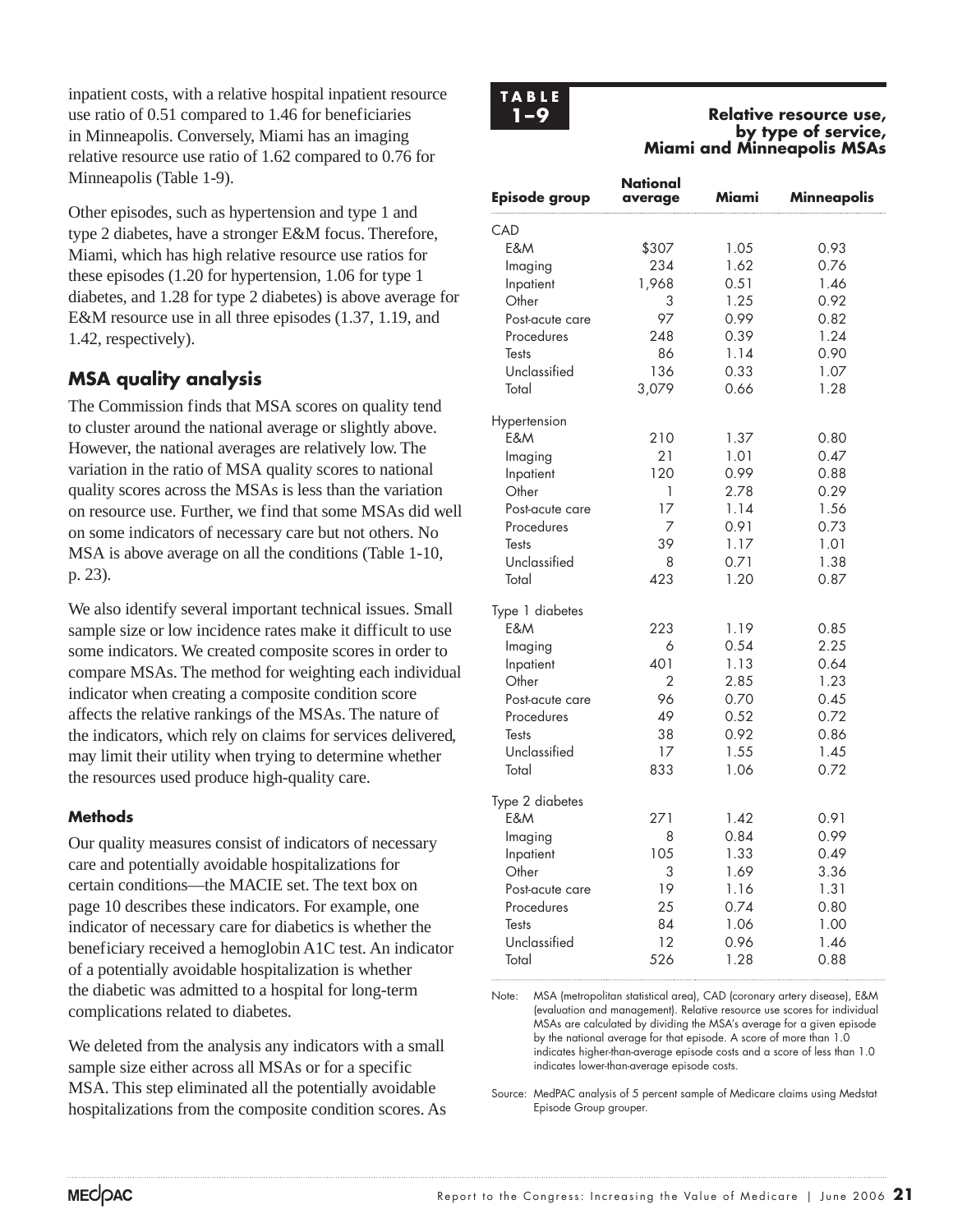a result, the composite score for each condition reflects the average of all the necessary care indicators for each condition for each MSA. To create the ratios found in Table 1-10, we then compared each MSA condition composite with the national average.

In general, the national averages show room for improvement across all conditions. With the exception of chronic obstructive pulmonary disease, 20 percent to 40 percent of beneficiaries are not receiving necessary care on our selected conditions. Relative to these national benchmarks by condition, quality appears to vary less across the MSAs than resource use. Table 1-10 shows that no MSA is more than 16 percent lower (breast cancer composite in New York) than the national breast cancer average or more than 18 percent higher (stroke composite in Orange County) than the national average on stroke quality. In contrast, resource use ratios range from 35 percent to 41 percent higher.

Some MSAs did well on some indicators and poorly on others. No MSA was above average on all the conditions. For example, we found that beneficiaries in Phoenix received necessary care for CHF at a rate 8 percent higher than the national average, but 5 percent lower than the national average for stroke patients (Table 1-10).

## **Sample size and incidence**

Before we grouped the indicators by condition, we considered whether the individual MSA scores were stable enough to be included in our analysis. We found two issues.

First, because of their low incidence, we did not use potentially avoidable hospitalizations in our composite scores for the MSAs. Potentially avoidable hospitalizations specific to each condition may provide useful information at the national level and for population-based analyses, but occur too rarely to be useful with a 5 percent sample of claims. We will continue to analyze these indicators to consider ways they could be grouped to increase their incidence and will also revisit the issue when we are using a 100 percent sample. Another issue with potentially avoidable hospitalizations is that other factors besides physician management may affect whether a patient is hospitalized, and that multiple physicians may also be involved.

Second, we found that for some indicators the number of beneficiaries eligible for specific quality indicators was too low to be used in our composite MSA scores. We

used a threshold of 30 eligible patients in any one MSA. That is, if fewer than 30 beneficiaries in any one MSA were eligible for the necessary service, we did not use the indicator in calculating the MSA score.

## **Composites and weighting**

To use this list of quality indicators to compare MSAs, we grouped them into composite scores for each condition. Indicators of necessary ambulatory care are usually grouped by condition because they often apply to the same type of beneficiary. For some of the conditions, the denominators (those eligible for the service) are even the same.

To create composites, it is necessary to choose a method for combining the various indicators for each condition and to determine what weight to place on each. Different weighting methods place importance on different dimensions. Relative importance can be determined by the number of beneficiaries affected, or how important the indicator might be to the beneficiary. In addition, the level of evidence supporting the indicator and the precision of the measurement of the indicators are also factors to be considered. The cost-effectiveness of the intervention could also be considered (See Chapter 10 for discussion.)

We used two weighting methods when calculating composites. First, we created a straight average for each condition by adding the scores for each indicator in each condition and then dividing the sum by the number of indicators. This method, because it weights each indicator the same, does not account for the fact that some indicators affect more beneficiaries than others. For this reason, we also calculated the composites by weighting the indicators by the number of beneficiaries each affects. This "opportunity" model is based on the idea of measuring the number of opportunities that physicians have to provide necessary care; it is often used for quality indicators in the same condition (Nolan and Berwick 2006). For example, for beneficiaries with diabetes, we summed the number of beneficiaries that should receive certain necessary services (the denominators for all of the diabetes indicators) and the number of beneficiaries who actually received the necessary services (the numerator for all of the diabetes indicators) and then divided the sum of the numerators by the sum of the denominators.

When we use the opportunity approach to weighting, the national average scores for the conditions shift the most for breast cancer and stroke. This is because those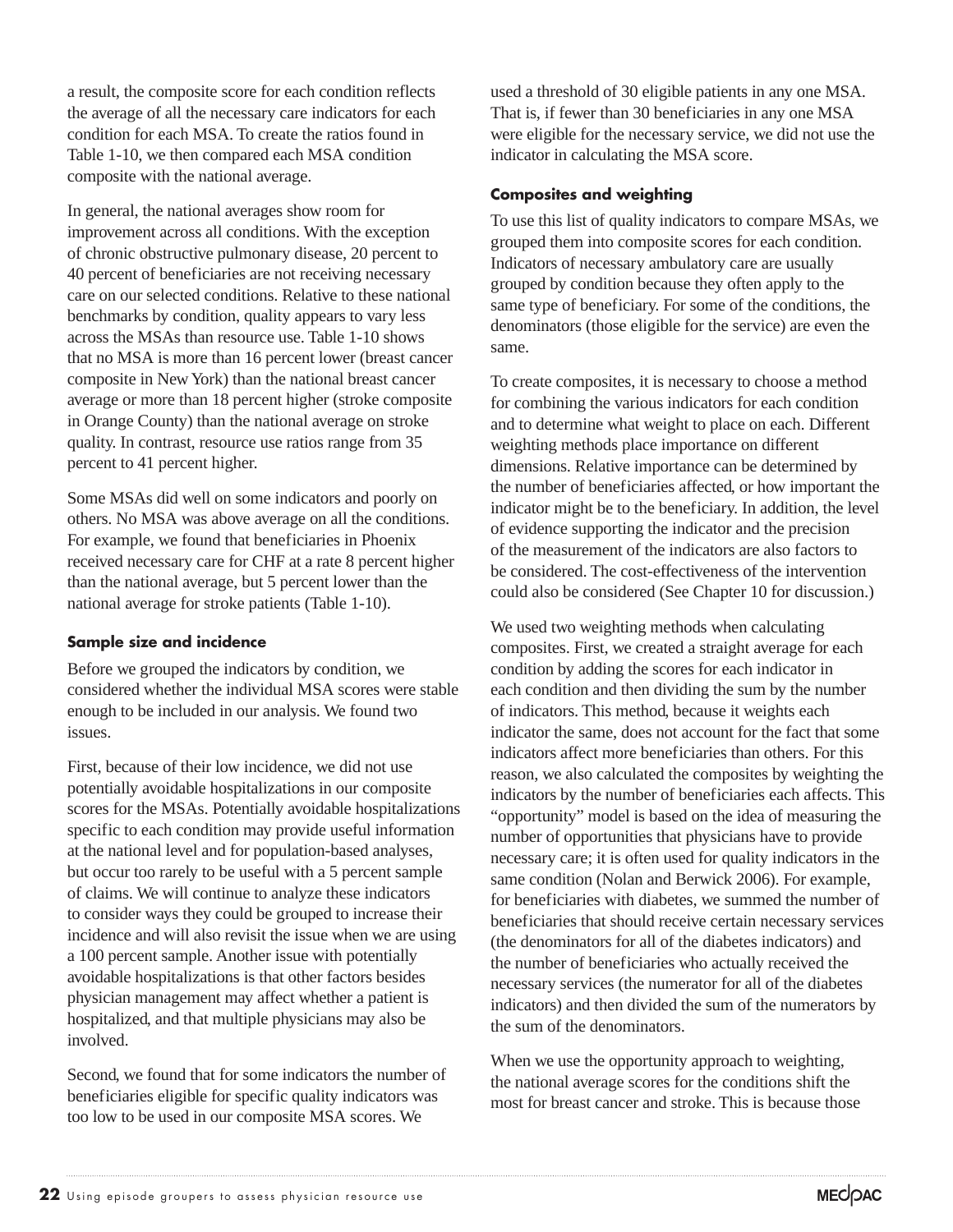## **1–10 Ratio of MSA to national quality scores on six conditions, 2002**

|                  | <b>Breast cancer</b> | <b>CHF</b> | <b>CAD</b> | <b>Diabetes</b> | <b>COPD</b> | <b>Stroke</b> |
|------------------|----------------------|------------|------------|-----------------|-------------|---------------|
| National average |                      |            |            |                 |             |               |
| quality score    | 57%                  | 73%        | 78%        | 71%             | 93%         | 68%           |
| <b>MSA</b>       |                      |            |            |                 |             |               |
| <b>Boston</b>    | 0.97                 | 1.04       | 0.97       | 1.01            | 1.02        | 0.93          |
| Chicago          | 0.95                 | 1.00       | 1.01       | 0.95            | 1.01        | 1.02          |
| Denver           | 0.85                 | 0.97       | 0.99       | 1.08            | 0.97        | N/A           |
| Detroit          | 1.01                 | 1.05       | 1.06       | 0.98            | 1.02        | 1.01          |
| Greenville       | 1.10                 | 1.00       | 0.99       | 0.98            | 1.03        | 1.06          |
| Houston          | 1.03                 | 1.01       | 1.03       | 1.00            | 1.04        | 1.05          |
| Kansas           | 0.93                 | 1.07       | 1.01       | 1.02            | 1.02        | 0.99          |
| Miami            | 0.93                 | 1.07       | 1.10       | 1.05            | 1.05        | 1.00          |
| Minneapolis      | 1.01                 | 1.02       | 0.97       | 1.02            | 0.99        | 1.05          |
| New York         | 0.84                 | 1.01       | 1.08       | 1.02            | 1.03        | 1.07          |
| Orange County    | 0.99                 | 1.04       | 1.06       | 1.09            | 1.00        | 1.18          |
| Philadelphia     | 0.97                 | 1.07       | 1.01       | 1.02            | 1.00        | 0.96          |
| Phoenix          | 1.14                 | 1.08       | 1.05       | 1.06            | 1.01        | 0.95          |

Note: MSA (metropolitan statistical area), CHF (congestive heart failure), CAD (coronary artery disease), COPD (chronic obstructive pulmonary disease). National scores indicate the percentage of Medicare beneficiaries nationwide who are receiving necessary care for their conditions. MSA ratios are calculated by dividing the average MSA quality score for each condition by the national average for that condition. If the MSA ratio is above 1.0, the MSA score is above the national average. If the MSA ratio is below 1.0, the MSA score is below the national average.

Source: MedPAC analysis using the Medicare Ambulatory Care Indicators for the Elderly on a 5 percent sample of Medicare claims.

two conditions have at least one indicator with a very large denominator, indicating that a large number of beneficiaries should receive that service. Thus, the scores on those indicators dominate the analysis.<sup>14</sup> For the other four conditions, the numbers of eligible beneficiaries are similar so the national scores are less sensitive to the weighting method used.

However, using different weighting strategies changes some of the relative rankings of the various MSAs for all conditions to some degree. As would be expected, the greatest shift was for the two that moved the most at the national level. However, relative rankings of the MSAs also shifted for the other conditions, even when little change occurred at the national level.

### **Using a broader set of quality measures important**

When looking at these MSA quality scores together with resource use scores, it is important to consider the types of quality measures used. Because both our analyses (resource use and quality) measure the services provided, it is difficult to assess quality independent of resource use.

Further, as discussed in our March 2005 report, claimsbased process measures, especially without lab values or prescription drug data, represent a limited picture of quality (MedPAC 2005).

Because our scores clustered so closely around the national average, it was hard to assess whether MSAs that used more resources also had higher quality scores—the relationship we would expect if our resource use and quality measures moved together. The vast majority of quality scores were very close to the national average, and MSA scores on resource use and quality varied based on the condition measured. We found that quality scores could be slightly better than the national average both when resource use was lower than the national average and also when it was higher, depending on the condition.

However, we did test another measure of quality to determine whether MSA scores would change if another type of quality measure were introduced. We found that MSA quality rankings by condition did vary depending on the measure type. The other quality measures we used were the potentially avoidable hospitalizations. We did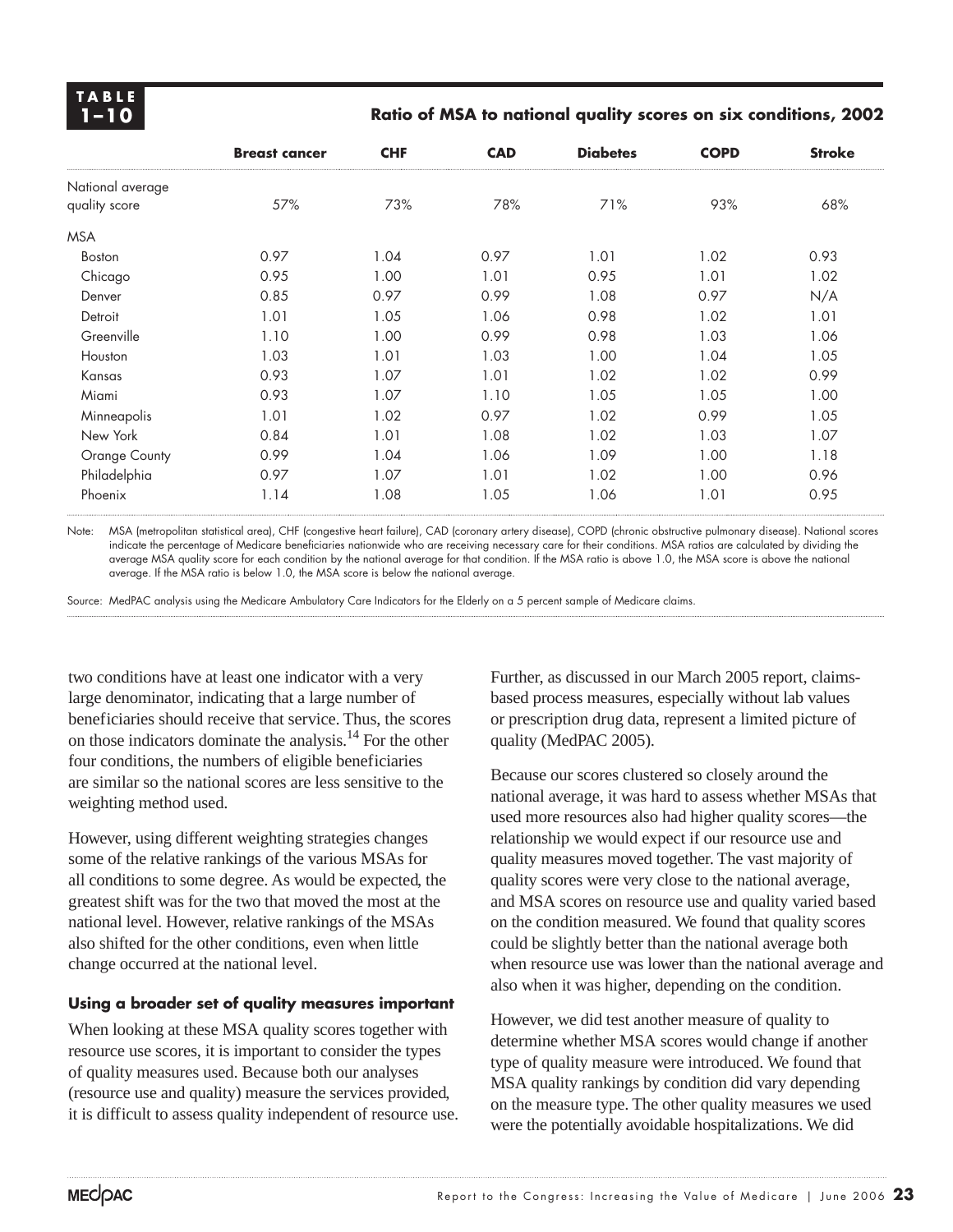not include these in our initial MSA composite scores because of their low incidence. However, for this analysis we combined all potentially avoidable hospitalization indicators into one score for each MSA.

Potentially avoidable admissions are also related to the amount of resources used. In this case if more resources were used (hospitalizations), the MSA would look worse on quality and worse on resource use relative to other MSAs. We found that using a measure that could have a different relationship with resource use did shift MSA quality rankings.<sup>15</sup> For example, Miami's overall score relative to the national average on necessary care indicators was 1.02, or 2 percent higher than the national average. However, this shifted to 19 percent lower than the national average when quality was measured using potentially avoidable hospitalizations.

To put this in context, in a region where beneficiaries generally use more resources, if quality is assessed solely on claims-based indicators of the provision of clinically necessary services, then an area with higher resource use could look better on quality. However, if measured on whether potentially avoidable hospitalizations were avoided, they would look worse. Both types of indicators are linked with measuring resource use, but provide different pictures of quality. If Medicare measures physician quality along with resource use, it would be important to have a broader set of clinical indicators less linked with resource use. Measures of the use of qualityenhancing tools, such as information systems to track patient care and outcomes, would also be important, as the Commission recommended in its pay-for-performance recommendations.

# **Future work**

The analysis shows that it is possible to use these types of episode groupers as one tool to measure physician resource use at the aggregate MSA level. We found that both groupers assign a large proportion of claims and dollars to episodes, and that episodes can be analyzed for variation in resource use and the types of services within an episode. We also found that the vast majority of episodes could be attributed to a provider, and that even when we allowed episodes to be assigned to more than one provider, most episodes were still assigned to a single provider.

However, the analysis also raised several technical and analytic issues that will need to be addressed as Medicare considers using these groupers to understand physician resource use. Additional research is needed to better understand how the clinical logic underpinning the groupers affects the construction of episodes and whether differences in coding patterns can affect per episode comparisons of resource use both within and across regions. We also found that using claims-based quality indicators is possible, but that a broader set of indicators less related to service delivery will be important.

The second step of our analysis (with a 100 percent sample in several geographic regions) will provide more information on the feasibility of applying these tools at the individual physician level. Among the issues we will address in the upcoming research are:

- What is the minimum number of individual episodes or quality indicators a physician must have in order to qualify for those episodes to be included in a resource use or quality analysis?
- What is the minimum number of total episodes physicians must have in order to be compared to their peers?
- What proportion of a physician's practice is captured after removing episodes without a clean start or finish, outlier episodes, and episodes that do not meet the minimum threshold for inclusion in resource use comparisons?
- How large is the distribution of physician resource use and quality scores?
- How should risk-adjustment techniques be implemented?
- Are there differences in practice patterns within more defined geographic areas that could lead to bias in per episode comparisons?  $\blacksquare$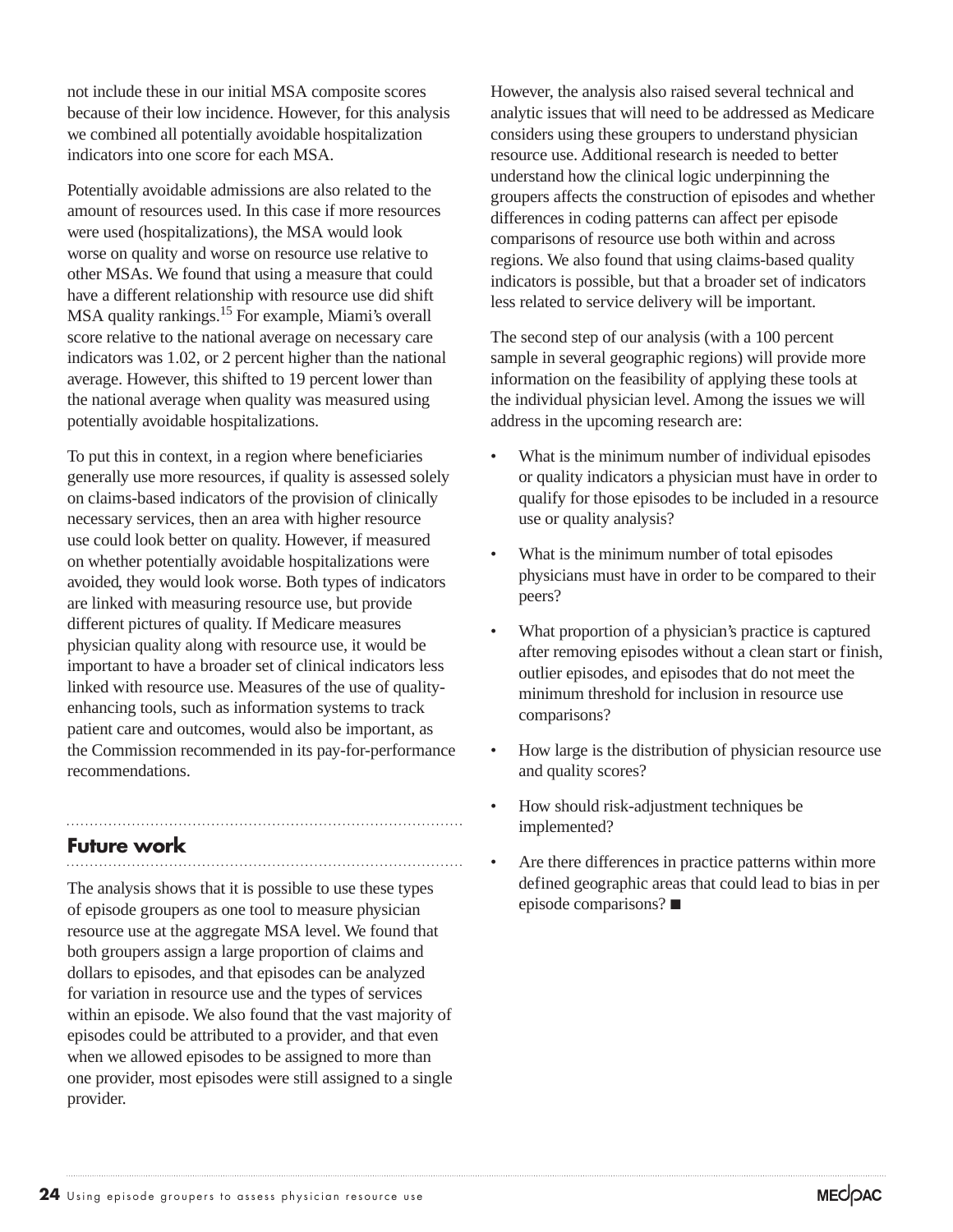# **Standardized payments**

We used the following methods to standardize payments.

*Hospital inpatient services*—We applied the standardized amount for each diagnosis related group (DRG) for each year to all records uniformly. Cases involving transfers were adjusted according to the payment rules laid out in regulation.

*Skilled nursing facility (SNF) services*—We merged the SNF Medicare Provider Analysis and Review records to the DataPro SNF Stay file, which contains linked claims, Minimum Data Set data, and Online Survey, Certification, and Reporting system data for SNF stays nationwide. This information was combined with specific standardized amounts of resource utilization groups from CMS to create standardized payment amounts.

*Long-term care hospital services*—For discharges that occurred on or after October 1, 2002, we applied the standardized amount for each DRG. For discharges prior to this date, we backed out local area wage-index adjustments from each hospital's payment, assuming local area wage indexes acted as a proxy for underlying costs.

*Rehabilitation/psychiatric hospital services*—Total Medicare payments and total length of stay were calculated for each DRG. We then created a DRG-level per diem amount, which was multiplied by the length of stay for each record.

*Home health*—We identified the home health case-mix weight on each claim and multiplied the weight by the base payment rate for the appropriate fiscal year.

*Physician services*—We identified the relative value unit (RVU) for each record by matching the Healthcare Common Procedure Coding System (HCPCS) and modifier on the record to the physician fee schedule

RVU file. We then multiplied the RVU by the units of volume for each record by the conversion factor for the appropriate year and reduced the standardized payment for multiple surgical procedures on the same claim and for services provided by physician assistants and assistants at surgery.

*Ambulatory surgical center (ASC) services*—We used the HCPCS code on the ASC facility records to match records to ASC payment rate files. We then assigned the ASC payment rate to each record based on the HCPCS and reduced the payment rate for multiple surgical procedures on the same claim (the payment for second and subsequent procedures was reduced by 50 percent, consistent with Medicare payment rules).

*Clinical laboratory services*—A record was classified as a clinical lab service if the HCPCS for a record on the carrier file matched a HCPCS on the clinical lab fee schedule. Each service on the lab fee schedule has a separate payment for each carrier, as well as the national limitation amount (NLA). The NLA is based on the median of the carrier rates and represents an upper payment limit for each service. In practice, most lab services are paid the NLA rate. The standardized payment rate for each lab record is the NLA for the service.

*Anesthesia services*—We summed the base units and the time units for each anesthesia record, and multiplied the sum by the anesthesia conversion factor for the appropriate year. Certified registered nurse anesthetists were assigned an amount that was half of the full amount, consistent with Medicare payment rules.

*Hospital outpatient services*—We used the HCPCS code to match outpatient records to an outpatient prospective payment system payment rate file. We then assigned a standardized payment amount to each record based on that payment rate.  $\blacksquare$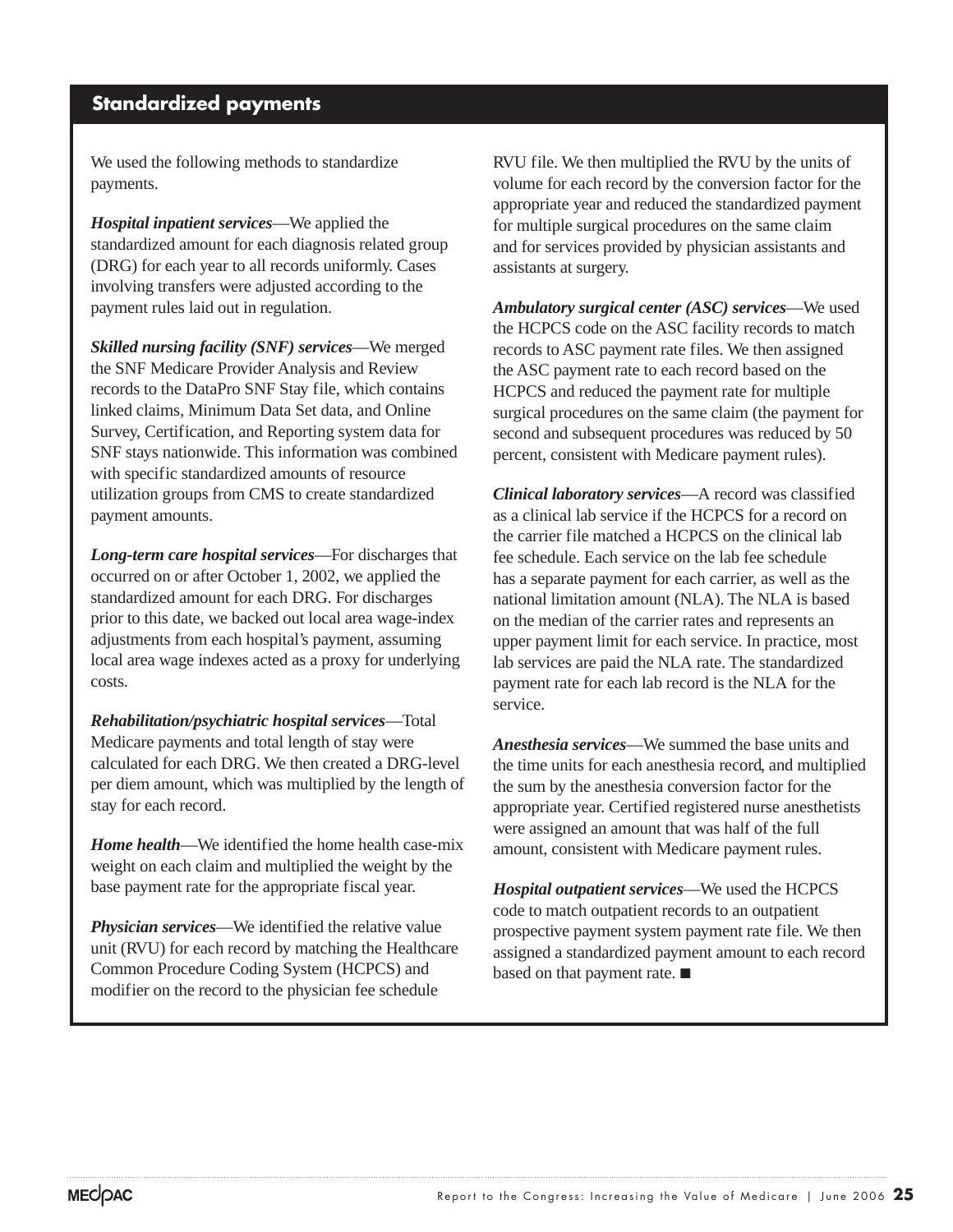# **Endnotes**

- 1 Three groupers are primarily used by the private sector— ETGs, MEGs, and the Cave Grouper. Our choice of ETGs and MEGs was not based on any analysis of the utility of applying them to Medicare. Several large private plans use the Cave Grouper and it is being considered by CMS for testing, alongside the other two, as part of the agency's study on episode groupers.
- 2 Information on inpatient hospital and SNF stays was taken from a 5 percent sample of the Medicare Provider Analysis and Review file.
- 3 We will continue to evaluate different outlier approaches in our analysis of 100 percent of Medicare claims in selected geographic areas. We will also evaluate whether deleting outlier episodes versus truncating outlier episodes has a measurable impact on physician rankings.
- 4 The MEG grouper employs two different approaches to staging, integer staging and substages, which further categorize within each integer stage.
- 5 Additionally, the Ambulatory Quality Alliance is developing standard methodologies that would apply to all three major groupers.
- 6 Not all episodes have three stages, and some episodes have four stages. For example, all CHF episodes are assumed to be stage 3 episodes and prostate and colon cancers have four stages running from stage 0 (significant predisposing risk factor for the disease, but no current pathology) to stage 3.
- 7 We intend to use both types of risk adjusters in the second step of our physician resource use analysis.
- 8 Using Berenson-Eggers Type of Service codes, we divided total episode payments into seven categories: inpatient, E&M services performed in both physician offices and hospital outpatient departments, post-acute care (including SNF, longterm care hospital, and home health services), procedures, imaging, tests, and other.
- 9 Analyzing ETG episodes by type of service produced broadly similar results.
- 10 In this context, efficiency does not necessarily mean cost of care only. To the extent that quality of care can be measured, it should be incorporated into any analysis of physician efficiency.
- 11 Using E&M dollars, 11 percent of episodes were attributed to more than one physician.
- 12 We used 35 percent instead of 30 percent, which we used for resource use.
- 13 These results have not been risk adjusted.
- 14 One condition where this is well illustrated is breast cancer. Women who need mammographies in our sample number 237,081. The other indicators for breast cancer have 30,000 or fewer beneficiaries eligible because they require that women have a diagnosis of breast cancer.
- 15 In this case, the quality would be lower if resource use were higher (more hospitalizations).